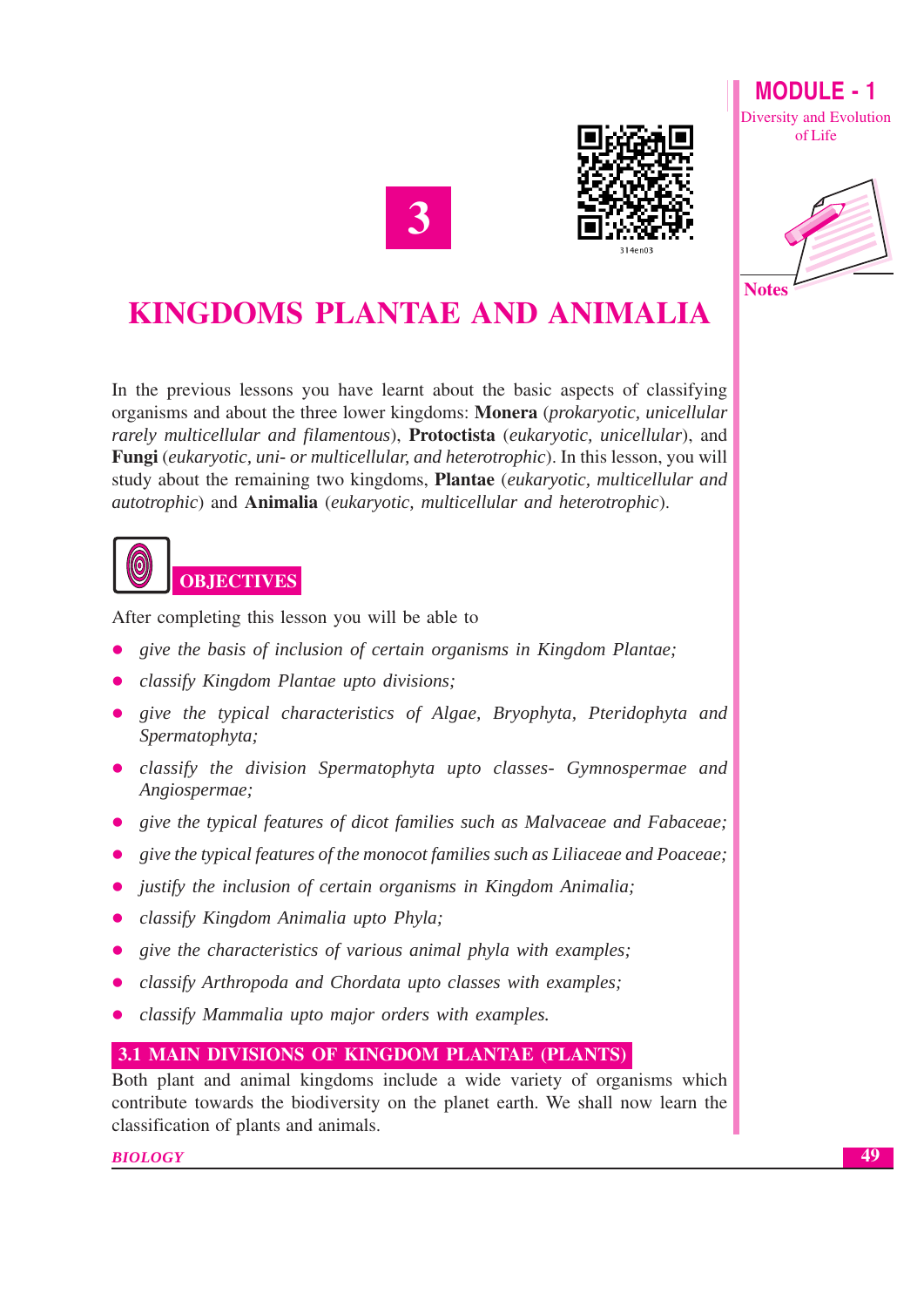## **MODULE - 1 Diversity and Evolution**

ofLife



Plants are multicellular, eukaryotic, photosynthetic autotrophs rarely heterotrophs having cellulosic cellwalls. All are embryophytes.

## **Plantae are classified as follows:**

Kingdom Plantae (Embryophyta) is classified into the following divisions:

- $1.$ **Bryophyta:** Amphibians of plant kingdom, non-vascular.
- 2. Pteridophyta: True root, stem and leaves, vascular tissue present.
- 3. Spermatophyta: Seed producing, vascular tissues present.

## Spermatophyta are further divided into:

- (a) Gymnospermae : naked seeded plants. Seeds not enclosed in an ovary.
- (b) Angiospermae: seeds enclosed in the ovary wall; are divided into:
	- (i) Dicotyledons: embryo with two cotyledons.
	- $(ii)$ Monocotyledons: Single cotyledon in the embryo.

## **3.2 BRYOPHYTA (BRYOPHYTES)**

Bryophytes are amphibians of plant kingdom as they complete their life cycle in both water and on land. These mainly grow in damp, shady places, especially in the hills.

- They are embryophytes that do not have vascular tissues (neither xylem nor phloem), where multicellular sporophytes are always borne on the gametophytes.
- No true leaves and roots, as their independent plant body is gametophytic  $\bullet$ (haploid).
- Sex organs are jacketed as they are always surrounded by one or several layers of sterile cells.

There are three main types of bryophytes

- 1. Flat, ribbon-like Liverworts (*Marchantia*) Fig.  $3.1(a)$
- 2. Small, leafy plant body Mosses (*Funaria*) Fig. 3.1(b)
- 3. Flat, thalloid plant body bearing a horn-like sporophyte Hornworts or Anthoceros

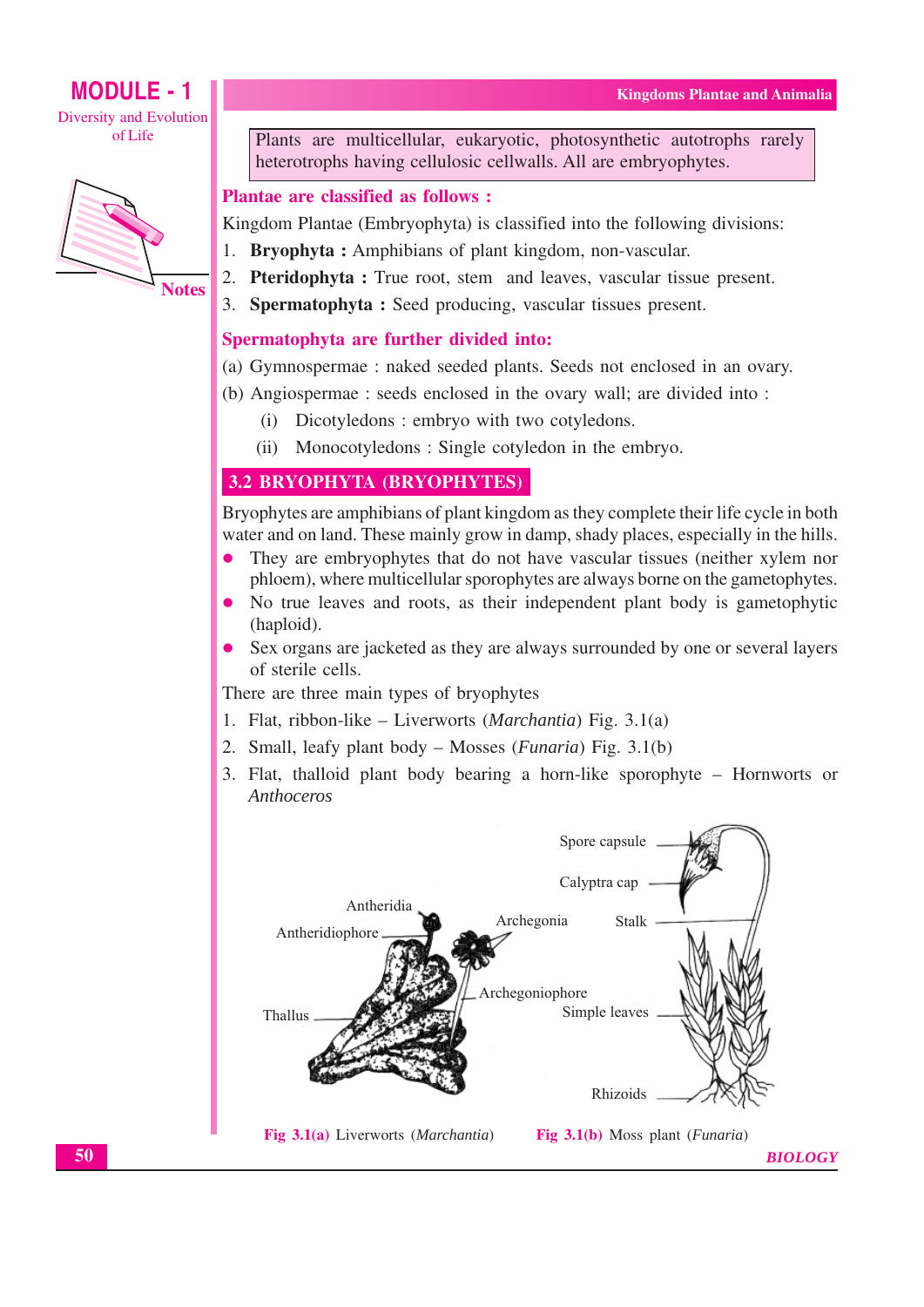In all types of bryophytes, the main plant body is **gametophyte**, larger and more persistent and photosynthetically active which bears the sex organs. In mosses, the gametophytic plant body is a leafy stem called 'gametophore' but in liverworts and hornworts the plant body is usually a thallus, that is ribbon-like or heart-shaped and bilaterally symmetrical. The body is without roots, stems and leaves. The plants are anchored to soil by rhizoids, which are unicellular in liverworts and hornworts and multicellullar in mosses. Rhizoids help in anchorage and also in absorption of water and minerals from the substratum. The male sex organs are **antheridia** and female sex organs are **archegonia**. The gametes are produced in the sex organs. Male and female gametes fuse to give rise to a zygote which develops into a **sporophyte**. Sporophyte remains attached to gametophyte and depends on it for food and minerals. The sporogenous tissue in the sporophyte undergoes meiosis to produce haploid spores. The spores, on dispersal, germinate to give rise to a gametophyte again.

Gametophyte (Undergoes Mitosis): Gamete producing phase of plants Sporophyte (Undergoes Meiosis): Spore producing phase of plants

In all three types of bryophytes, the life cycle shows **Alternation of generations**.

| $\sim$ 0.11 per 10.011 or generate party are when $\sim$ por $\sim$ party are parented on $\sim$ 1, $\sim$ party evolved |                                                          |  |  |  |
|--------------------------------------------------------------------------------------------------------------------------|----------------------------------------------------------|--|--|--|
| Gametophytic phase                                                                                                       | Sporophytic phase                                        |  |  |  |
| 1. Haploid phase, generally autotrophic                                                                                  | Diploid phase, heterotrophic or partially<br>autotrophic |  |  |  |
| 2. Has multicellular sex organs called antheridia<br>and archegonia bearing sterile jacket<br>surrounding the gametes    | Has spore-producing structure                            |  |  |  |
| 3. Produces gametes                                                                                                      | Produces spores                                          |  |  |  |
| 4. Gametes are produced by mitosis                                                                                       | Spores are produced by meiosis                           |  |  |  |
| 5. Dominant phase occupies most                                                                                          | Short-lived phase which remains                          |  |  |  |

## **Comparison of gametophytic and sporophytic phases of Bryophytes**

The bryophytes are pioneers of vegetation, i.e. they are the first ones to grow on various habitats like rock, lava, sand, water and act as soil binders.

attached to the gametophyte

- The mosses hold water better than the soil thus improve the microhabitat for seeds of other plants to grow.
- These are the sources of food for fish and birds and their dried plant body is used as nesting materials by birds.



of the life period

- 1. Mention one unique feature of bryophytes.
- 
- 2. Define alternation of generations.
- 3. Name the male and female sex organs of bryophytes.
- 
- 4. List the habitat most suitable for the growth of bryophytes.

#### **BIOLOGY**

Diversity and Evolution of Life

**MODULE - 1** 

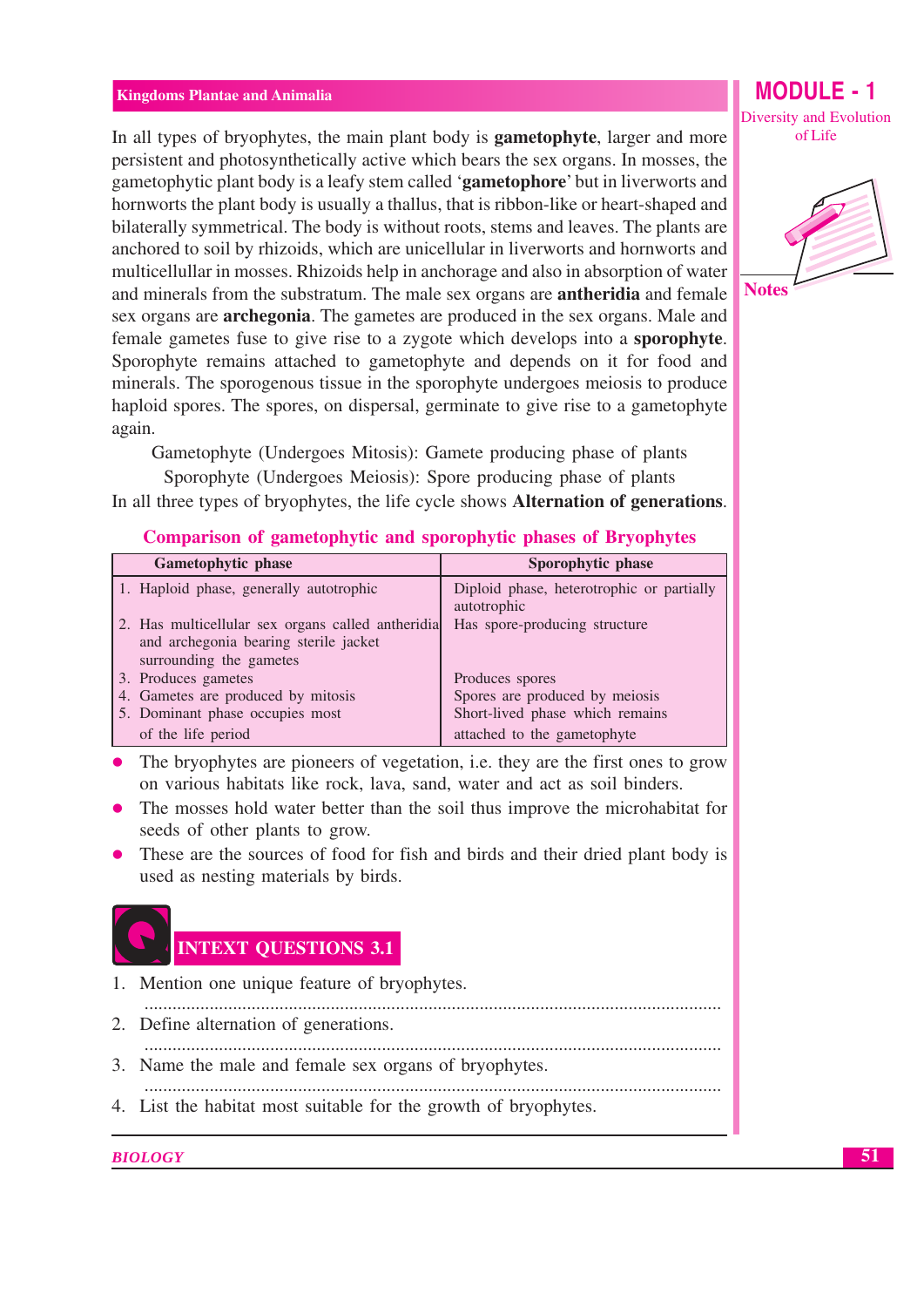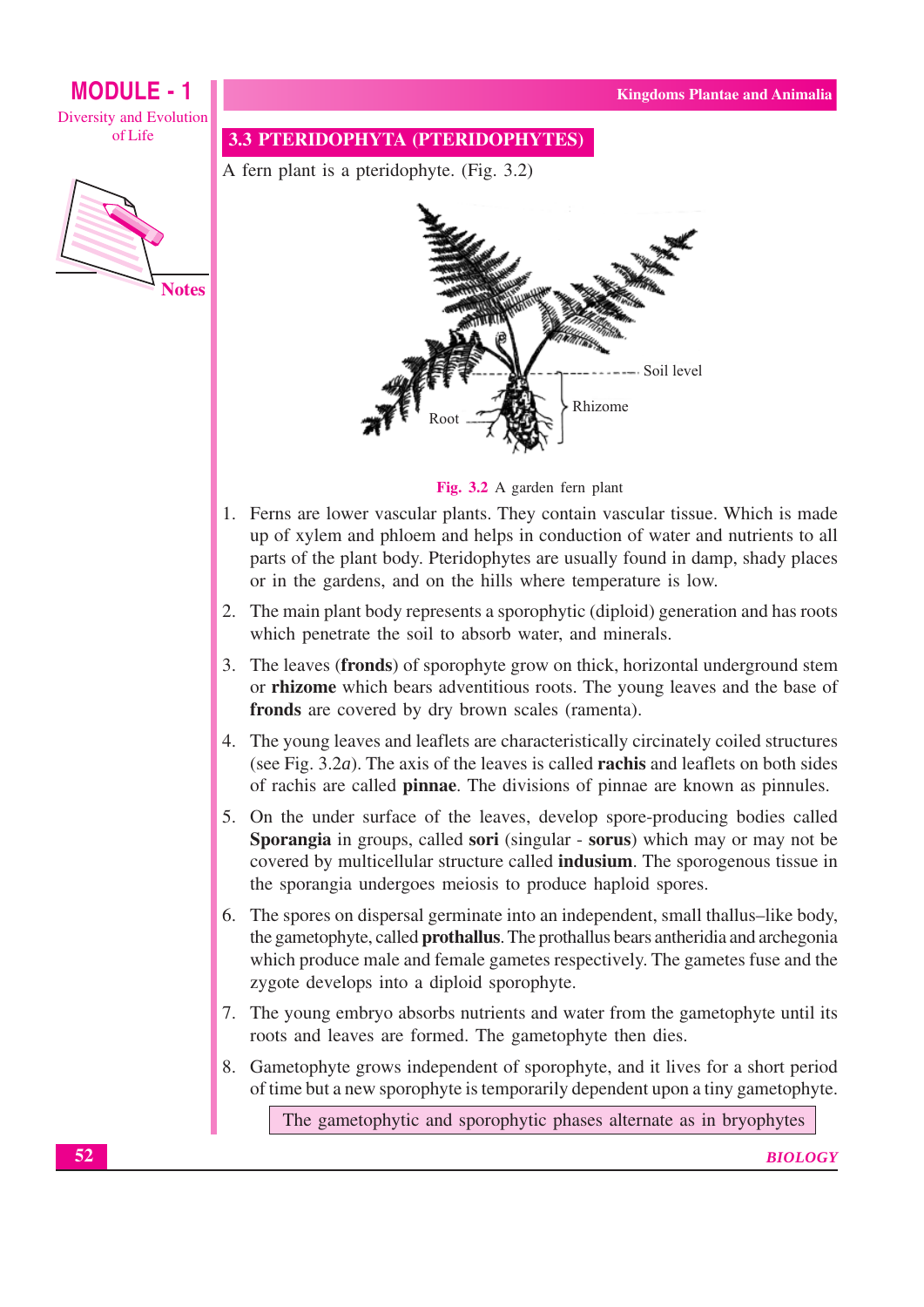

# **INTEXT QUESTIONS 3.2**

- 1. Name the dominant generation of pteridophytes.
- 2. The stage of pteridophytes which produces spores for continuing rest of the life cycle is.

3. Why do you classify pteridophytes under Trachaeophyta?

- 4. Name the male and female reproductive organs in pteridophytes?
- 5. Write the name of gametophyte of fern.

## 3.4 GYMSOSPERMAE (GYMNOS; NAKED, SPERMA; SEED)

Together with flowering plants Angiosperms, the Gymnosperms form the group Spermatophyta (sperma; seed, phyte; plant) i.e. seed-producing plants.

The gymnospermae bear naked ovules on flat scale leaves called ovuliferous scales which are not enclosed in carpels (ovary). The ovuliferous scales are arranged in cones.

#### **Characteristics of Gymnosperms**

- 1. The adult plant (sporophyte) is a tall, woody, perennial tree or shrub mostly evergreen. The stem is usually branched, but rarely unbranched as in, Cycas.
- 2. Leaves may be simple (as in *Pinus*) (Fig. 3.3a) or compound (as in *Cycas* Fig. 3.3b).
- 3. Leaves may be dimorphic or of one kind only. Foliage leaves are large green simple or pinnately compound, needle-like and grow on dwarf shoot as in, *Pinus*, or directly borne on the main trunk as in *Cycas*. Scale leaves are brown and simple.
- 4. Vascular bundles in stem are arranged in a ring and show secondary growth.
- 5 Gymnosperms bear cones which are usually unisexual (either male or female, Fig. 3.3c), rarely bisexual as in *Gnetum*.
- 6. Pollen grains are haploid produced in microsporangia of the male cones. In *Pinus*, each pollen grain has two large sacs, called wings to help in the dispersal by wind. Pollen grains produce two male gametes.
- 7. Ovules are not enclosed in ovary as in Angiosperms, but are borne naked on leafy megasporophylls of female cone, so the term gynmosperms or 'naked seeds' for this group. Ovules are produced side by side, inside which female gamete or egg is produced. The male gamete fuses with female gamete in the ovule. The fertilised ovule then develops into a seed (winged in case of *Pinus*).

#### **BIOLOGY**

Diversity and Evolution of Life

**MODULE** - 1



**Notes**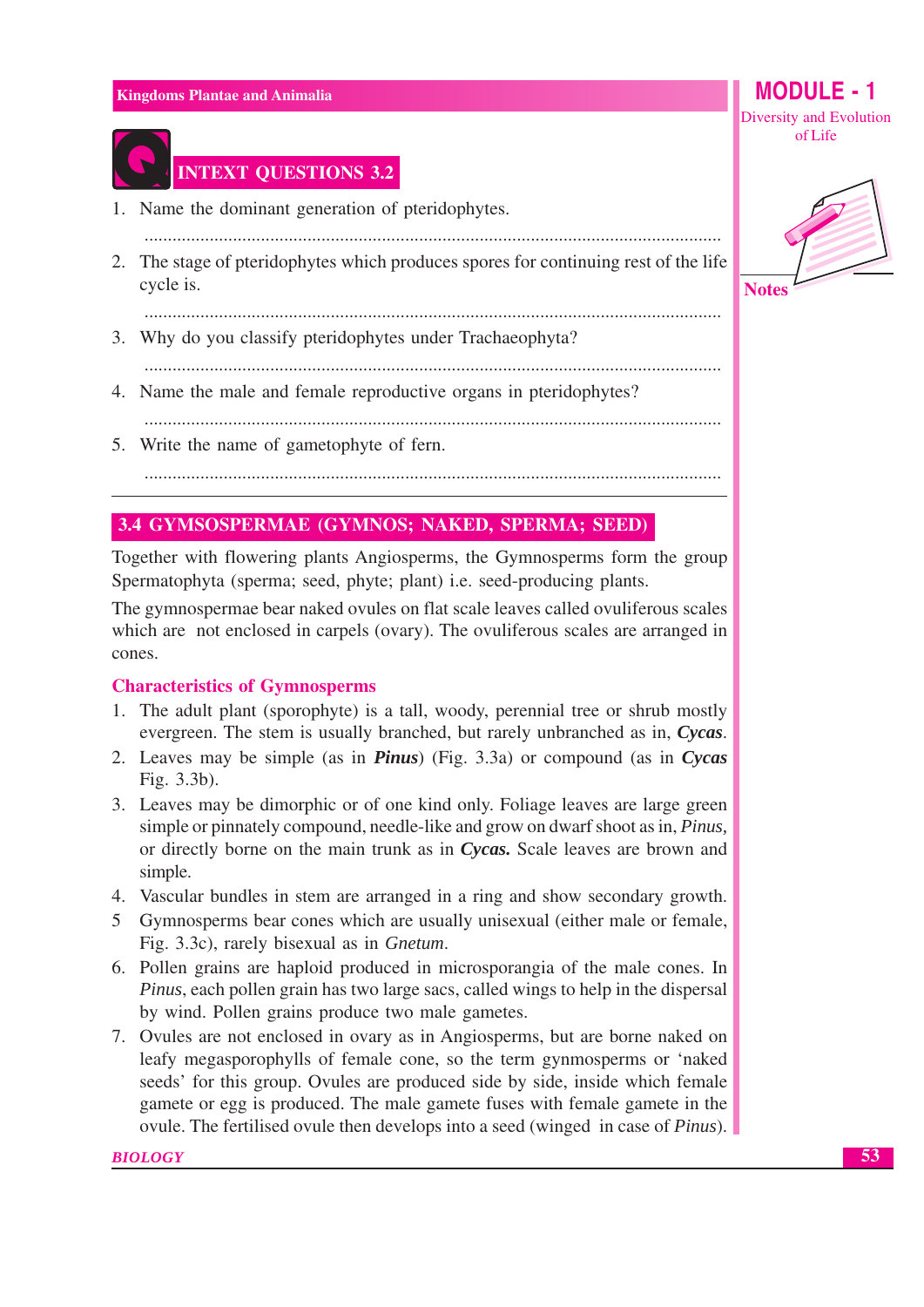## **MODULE - 1** Diversity and Evolution of Life



## **Some common Gymnosperms are**

Pine (Pinus), Redwood (Sequoia), Juniper (Juniperus), Cedar (Cedrus) and sagopalm (Cycas). Many gymnosperms yield timber, resins, turpentine, and several other products like the dry fruit chilgoza. Sago (sabutdana) is obtained from old stems of Cycas.



# **INTEXT QUESTIONS 3.3**

| 1. What does the term gymnosperm mean?          |
|-------------------------------------------------|
| 2. Give any two common examples of gymnosperms. |
| 3. List two commercial products of gymnosperms. |
|                                                 |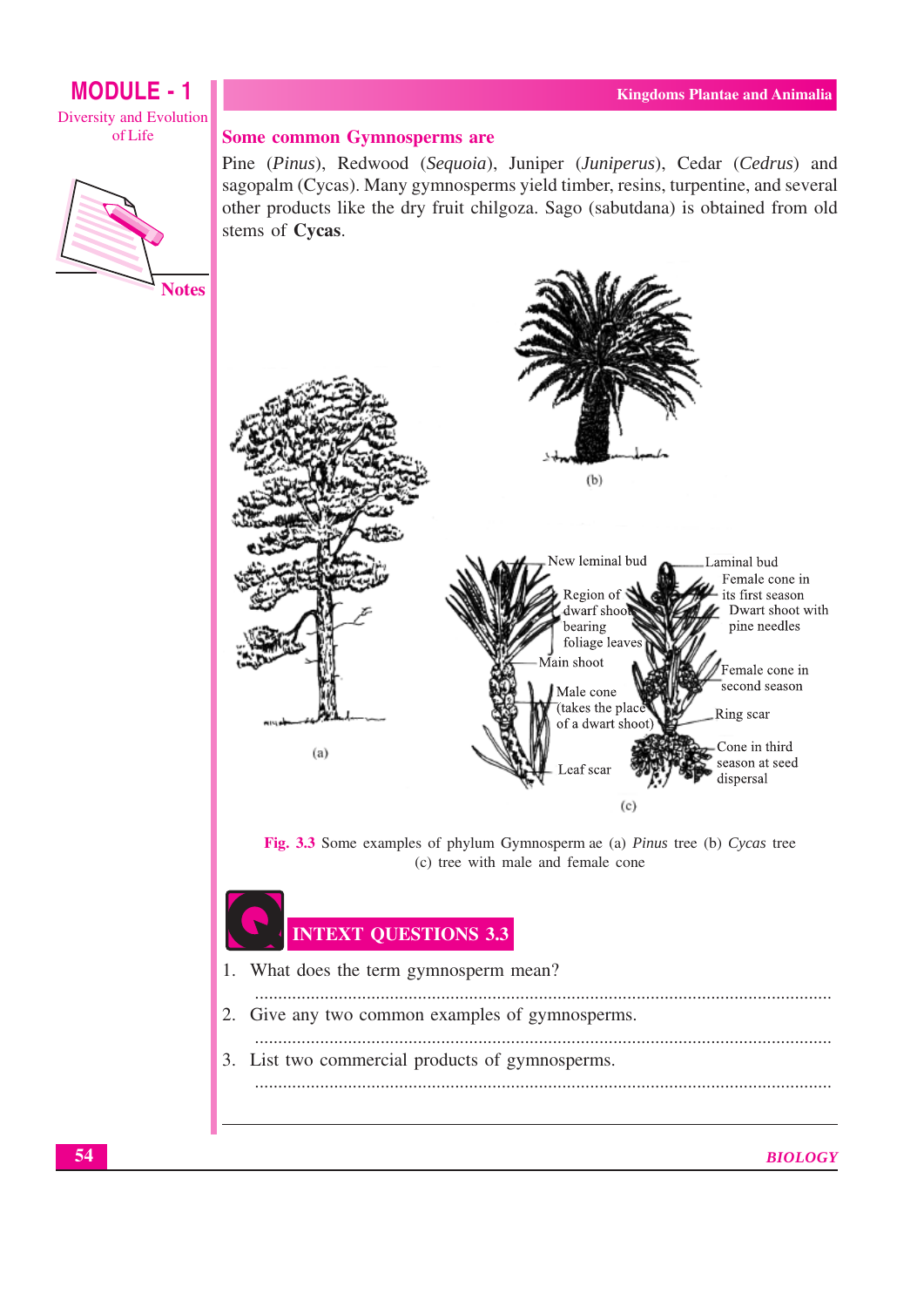## 3.5 ANGIOSPERMAE

#### 3.5.1 Angiosperms

## A typical flowering plant

Our most familiar plants like pea, mango, coconut, wheat and rice come under the group called Angiosperms. Their seeds are always enclosed in the fruit. Which is a mature, fertilized ovary.

Look at an angiosperm plant in Fig. 3.4.



Fig. 3.4 The parts of an angiosperm our plant

The angiosperms are divided into two groups or classes:

1. Dicotyledons. 2. Monocotyledons.

Look at Fig 3.5 to study the differences between the two groups.

Angiosperms bear seeds enclosed in the fruits.

Dicot plants have two cotyledons in seeds whereas Monocots have only one cotyledon within the seeds.

#### Differences between angiosperms and gymnosperms

| <b>Gymnosperms</b>                                                                                                                                                                                           | Angiosperms                                                                                                                                                                                              |
|--------------------------------------------------------------------------------------------------------------------------------------------------------------------------------------------------------------|----------------------------------------------------------------------------------------------------------------------------------------------------------------------------------------------------------|
| 1. Seeds naked as not enclosed in ovary.                                                                                                                                                                     | Seeds enclosed in fruit (a mature, fertilized<br>ovary).                                                                                                                                                 |
| 2. Independent plants are sporophytes which<br>bear cones where spores develop, that<br>in turn give rise to gametophytes<br>which in turn bear gametes.<br>3. Xylem has mainly tracheids usually<br>absent. | Independent plants are sporophytes which<br>bear flowers where reproductive spores<br>develop, which produce gametophytes that<br>in turn, bear gametes.<br>Xylem has both vessels as well as tracheids. |

#### **BIOLOGY**

**MODULE - 1** Diversity and Evolution of Life



**Notes**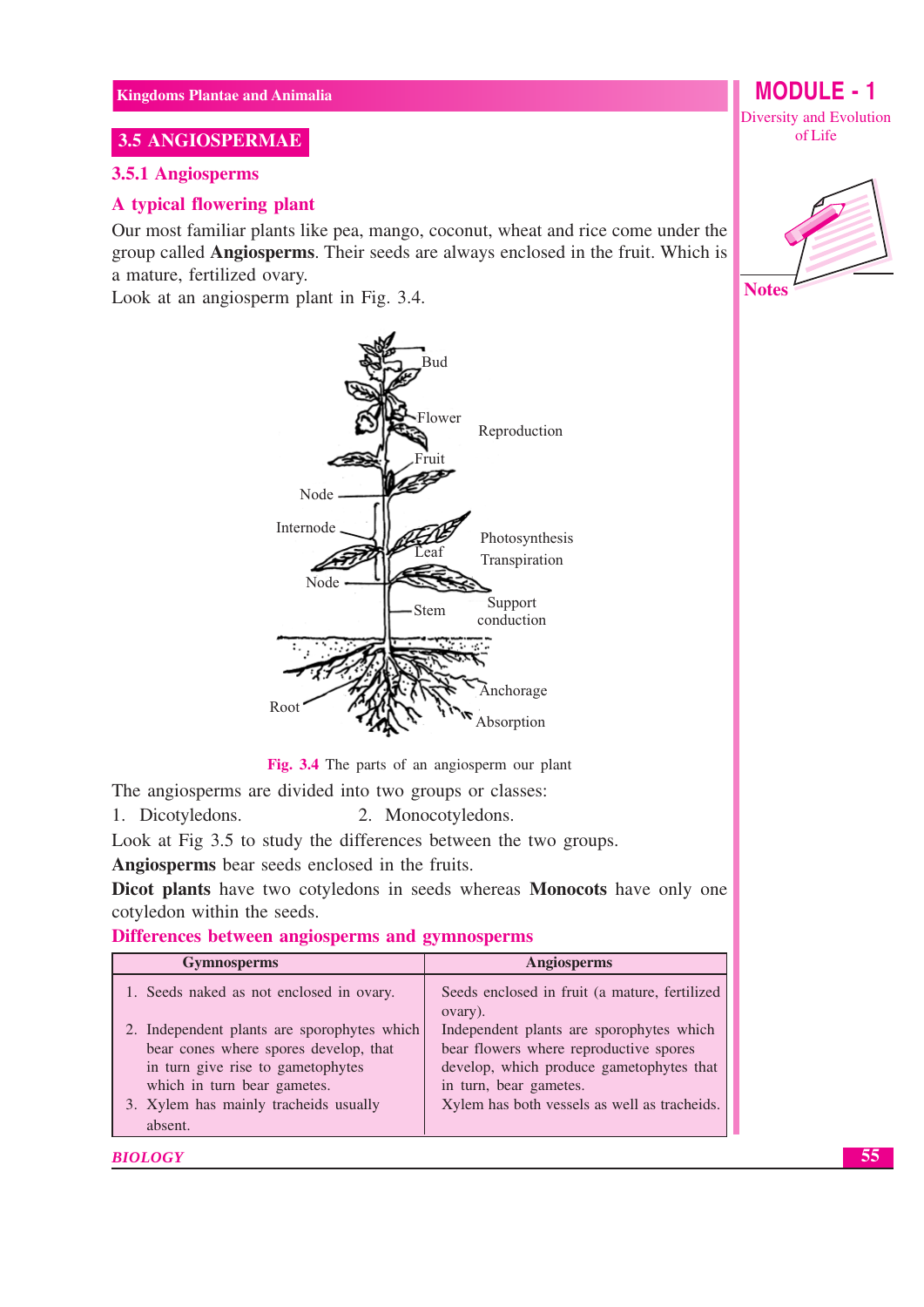

Fig. 3.5 Comparison of Monocots and Dicots

## 3.5.2 Some families of Angiosperms

Angiosperms include the most diverse and widespread members of the Kingdom Plantae.

Flowers offer a large number of characters which are constant and as such these are used for grouping of angiosperms into different families.

Within each family are included plants which show similarities in organization of various parts of the flower.

We shall study only four families: Two of dicots and two of the monocots

- 1. Fabaceae Pea family : includes all the pulses
- 2. Malvaceae China rose family
- 3. Liliaceae Lily family
- 4. Poaceae Grass family : includes cereals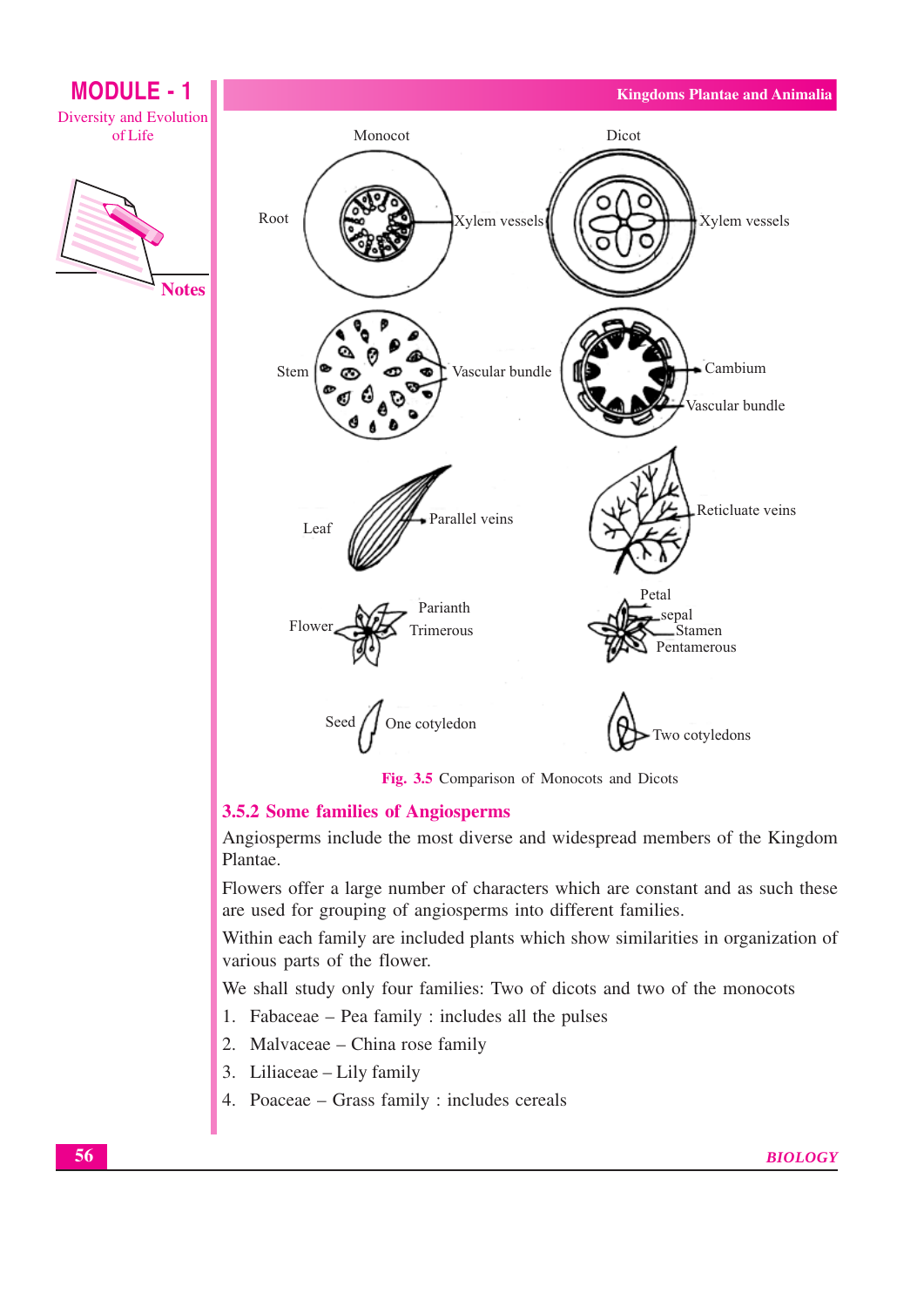#### **Fabaceae Family (Papilionaceae) : A dicotyledonous family**

The plants are herbs or shrubs and rarely trees. Flowers are zygomorphic (means a flower can be cut into two equal halves only through one radius), bisexual, complete, calyx consists of 5 sepals, jointed. Corolla comprise of 5 petals, polypetalous (papilionaceous in shape or butterfly shaped). There is a large petal called standard', two smaller ones called as 'wings and two interior small ones, more or less jointed forming the 'keel'. Androecium gas 10 stamens, arranged in two whorls  $(9+1)$  that is diadelphous condition (Fig. 3.6a). Gynoecium is superior, monocarpellary, unilocular with many ovules arranged on a marginal placenta. Fruit is



Fig. 3.6a A pea flower

#### Some examples of useful plants of Fabaceac

#### **Common Names**

Pea (Matar) Pigeon pea (Arhar) Green gram (Moong) Sovabean Lentil (Masoor) Groundnut (Moong-phali) Chickpea (Chana)

#### **Botanical Name**

Pisum sativum Cajanas cajan Phaseolus aureus Glycine max Lens culinaris Arachis hypogea Cicer arietinum

#### 2. Malvaceae

The plants may be herbs, shrubs or trees.

Hibiscus rosa-sinensis (china-rose/shoe flower, vernacular; gurhal) is one of the best examples of this family. The flowers are large and attractive usually solitary axillary (See Fig. 3.6b).

Flowers are pentamerous (all whorls have members that are five or multiples of five). and actinomorphic (means that it can be divided into two equal halves through any radius). Epicalyx is present as an additional whorl of bracteole just below the calyx. Calyx has five sepals that may be free or joined at the base. Corolla has five petals usually free. Androecium consists of indefinite numbers of monadelphous stamens. The lower parts or filaments join together to formtion staminal tube. Gynoceium consists of 5 carpels, syncarpous, and ovary is superior, pentalocular, having axile placenta. Fruit is a capsule.

**BIOLOGY** 

# **MODULE - 1** Diversity and Evolution

of Life

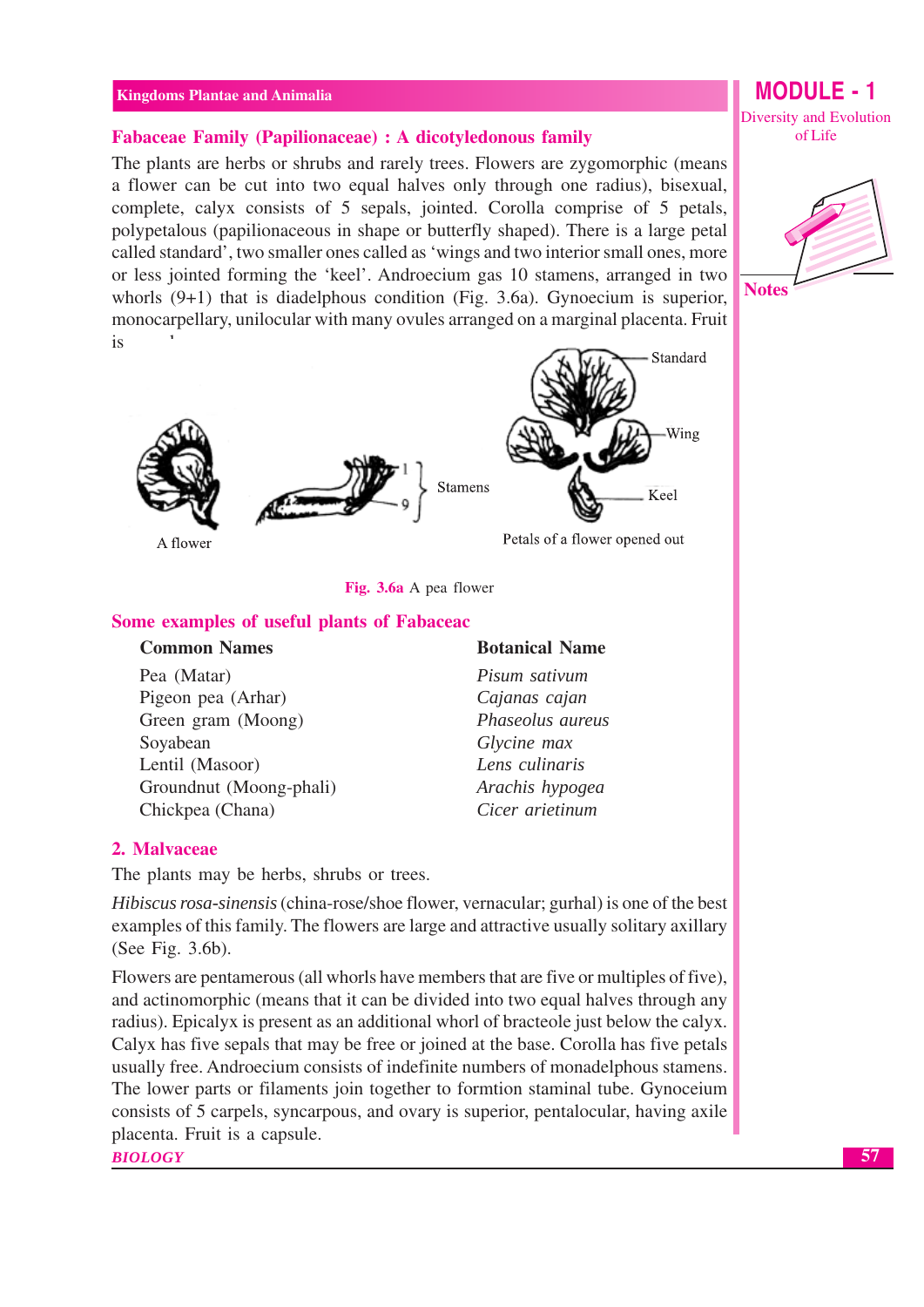



Cotton, Bhindi, and hollyhock are other examples of members of this family.



Fig. 3.6b A Chinarose flower

#### Liliaceae- A monocot family (Lily family)

The plants are mostly perennial herbs. The stem is a rhizome or bulb-like. Leaves may be fleshy, cauline (arising from the underground stem)

Flowers are bisexual, actinomorphic, mostly trimerous (all the whorls have either three units or multiples of three) and hypogynous. Perianth is large, petaloid (corollalike) usually six, arranged in two whorls of three each, free or united.

Stamens usually six  $(3+3)$  in two whorls situated opposite to the perianth lobes. Carpels three, syncarpous, ovary superior, axile placentation. Fruit usually a capsule.





#### Some examples of useful plants of Liliaceace

| <b>Common names</b> | <b>Botanical names</b> |  |  |
|---------------------|------------------------|--|--|
| Ghrit kumari        | Aloe barbadensis       |  |  |
| Shatawar or satmuli | Asparagus racemosus    |  |  |
| Tulip               | Tulipa tulip           |  |  |
| Kalihari            | Gloriosa superba       |  |  |
| Lily                | Lilium candidum        |  |  |
| Onion               | Allium cepa            |  |  |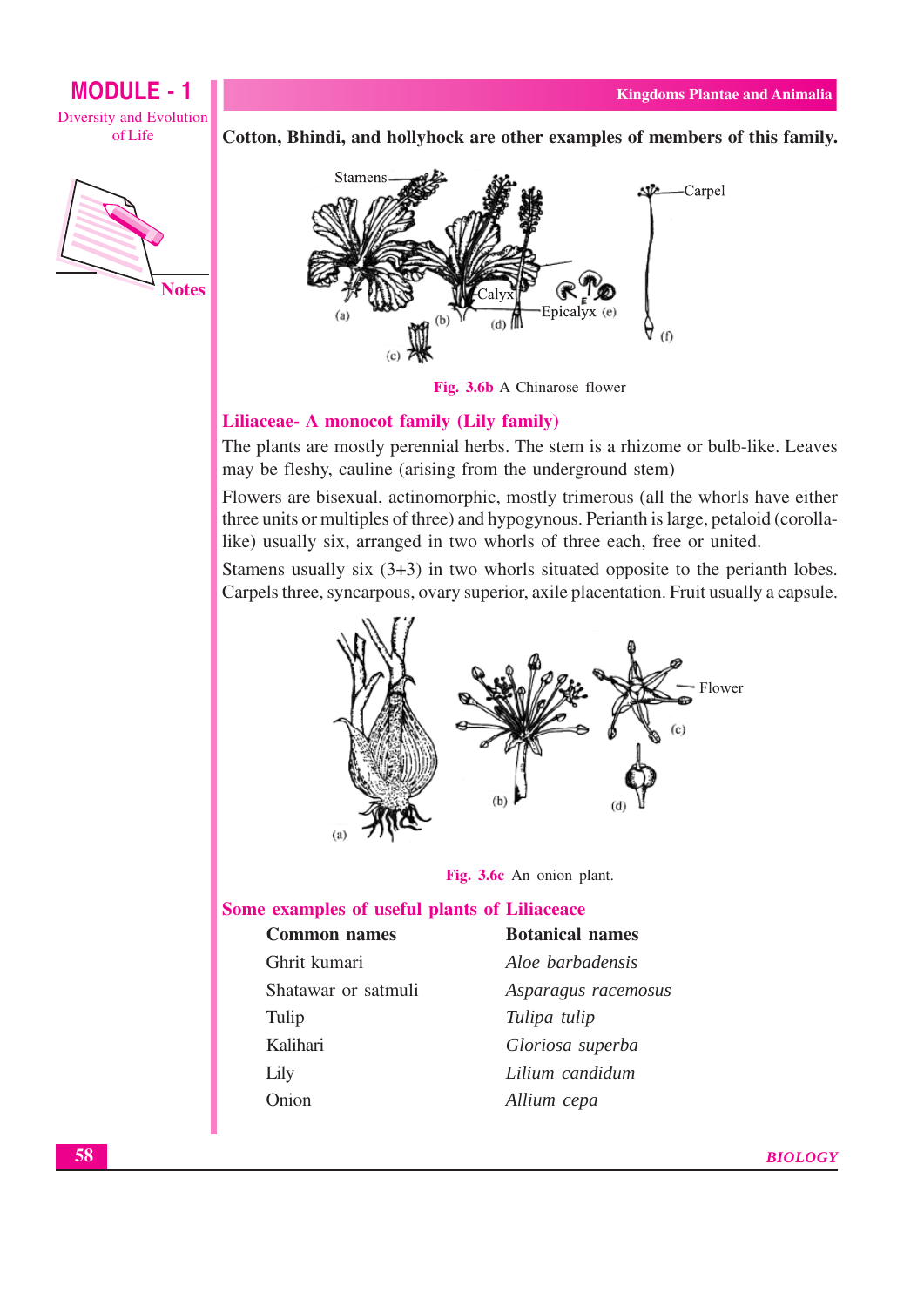#### Family Poaceae - A monocotyledonous family

The plants are herbs, rarely woody as in sugarcane, inflorescence, spike of spikelets. For example, wheat. A small spikelet may contain not more than 5 flowers.

Flowers are very small, inconspicuous, with scale-like structures (Fig 3.6d).

Stamens are 3, sometimes 6 as in rice and bamboo, three carpels, syncarpous unilocular, ovary superior bearing a single basal ovule. Fruit is caryopsis (seed coat and ovary wall inseparably fused).

Some examples of useful plants of Poaceae

| <b>Common Names</b> | <b>Botanical Names</b> |  |  |
|---------------------|------------------------|--|--|
| Rice                | Oryza sativa           |  |  |
| Wheat               | Triticum aestivum      |  |  |
| Maize               | Zea mays               |  |  |
| Sugarcane           | Saccharum officinarum  |  |  |
| Sarkanda            | S. spontaneum          |  |  |
| <b>Barley</b>       | Hordeum vulgare        |  |  |
|                     |                        |  |  |



A. Portion of a branch with sheathing leaves and ligules; B. A panicle of spikelets: C. 1-flowered spikelet (note the glumes and stamens) D. Spikelet dissected out GI. First empty glume; G II. Second empty glume; FG. Flowering glume; P. Palea; L. Lodicules: S. Stamens; and G. Gynoecium.

Fig. 3.6d Rice plant (Oryza sativa.)

# **INTEXT QUESTIONS 3.4**

- 1. Name one dicotyledonous and one monocotyledonous family.
- 2. Give the number of stamens in
	-
	- (b) Malvaceae
- 3. Give botanical names of
	- (a) Rice
	- $(b)$  Arhar
	- (c) Ghrit kumari
- 4. Where do seeds develop in angiosperms?

#### **BIOLOGY**

**MODULE - 1** Diversity and Evolution of Life





59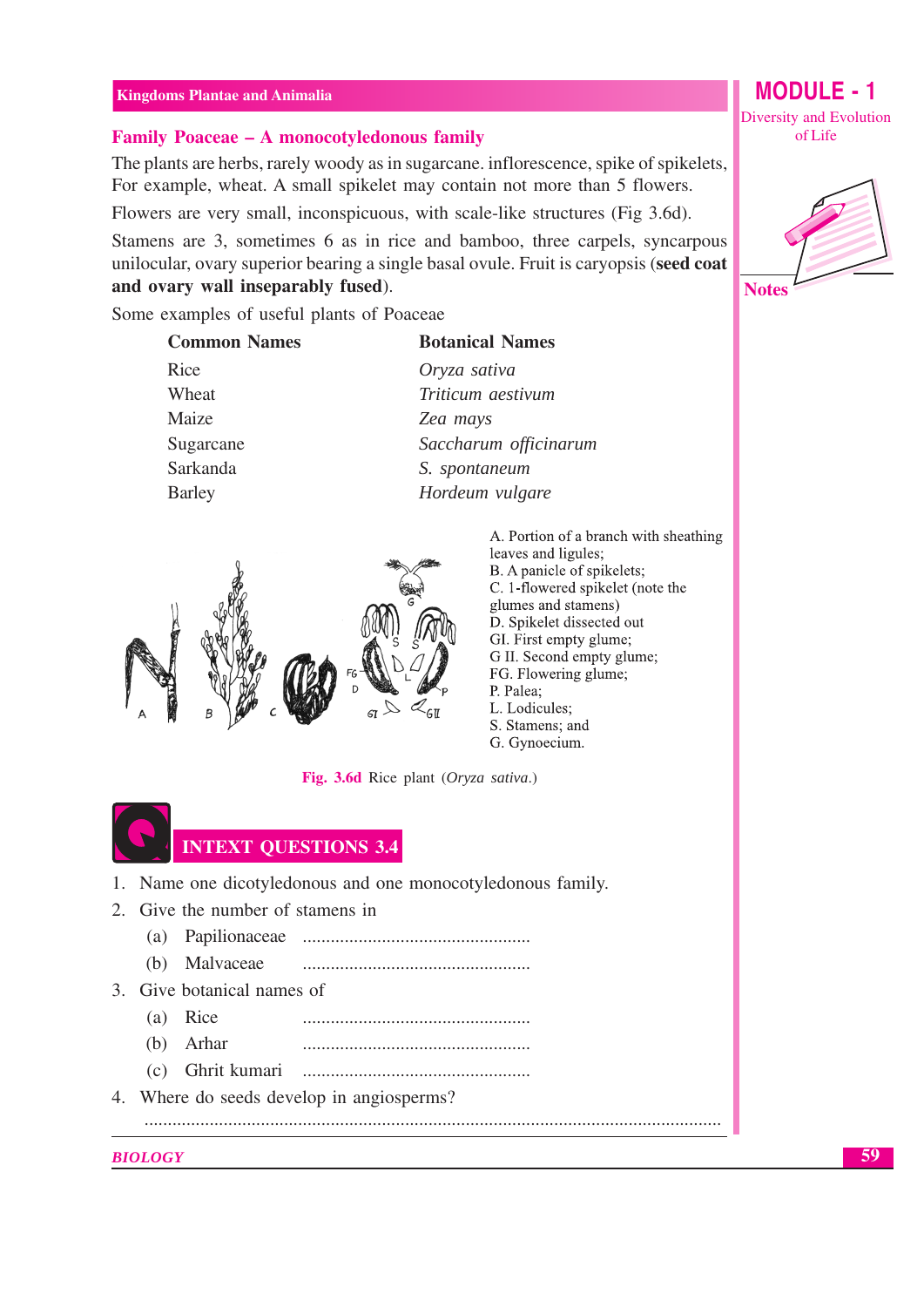## **MODULE - 1** Diversity and Evolution

ofLife



3.6 KINGDOM ANIMALIA

Includes the animals which animalia show a wide variety yet have some common features.

## 3.6.1 Few general features of kingdom animalia

- These are multicellular eukaryotes
- They have ingestive, heterotrophic nutrition.
- They have the power of locomotion.
- They show increased senstivity through nervous system.  $\bullet$

#### **Basis of classification of animals**

Organization, symmetry, body cavity, number of embryonic cell layers and presence or absence of notochord are the features used for distinguishing broad categories of animals

**Organization:** Bodies of animals are multicellular, although then cells may or may not be organised into tissues and organ systems. Animals such as sponges are aggregates of cells. These are at **cellular level** of organisation. Cnidarians have groups of cells performing specialised functions. They are at **tissue level** of organisation. All other animals have organs and systems for performing body functions. They are at **organ-system** grade.

**Symmetry:** means *dividing the body into two equal and identical parts*. Sponges are **asymmetrical**. Cnidaria and Echinoderm larvae are radially symmetrical. All other animals are bilaterally symmetrical or dorsiventral.

Body Cavity or Coelom : is a cavity between body wall and food canal. It is not present in Acoelomates ( $a = no$ , coelom = body cavity) and is present in Eucoelomates (eu = true). Pseudocoelom (pseudo = false) is not a true body cavity. It is found in roundworms.

**Embryonic layers:** Three layers of cells, ectoderm, mesoderm and endoderm in the embryo (germinal layers) give rise to various parts of the body of the animals. Sponges and Cnidaria do not have mesoderm in their embryos. They have two germinal layers ectoderm and endoderm (diploblastic). Others have three germinal layers (triploblastic).

Notochord : is a solid found in embryonic stage or adults of some animals which are grouped as **phylum Chordata**. All animal groups lacking notochord are termed, non-chordates.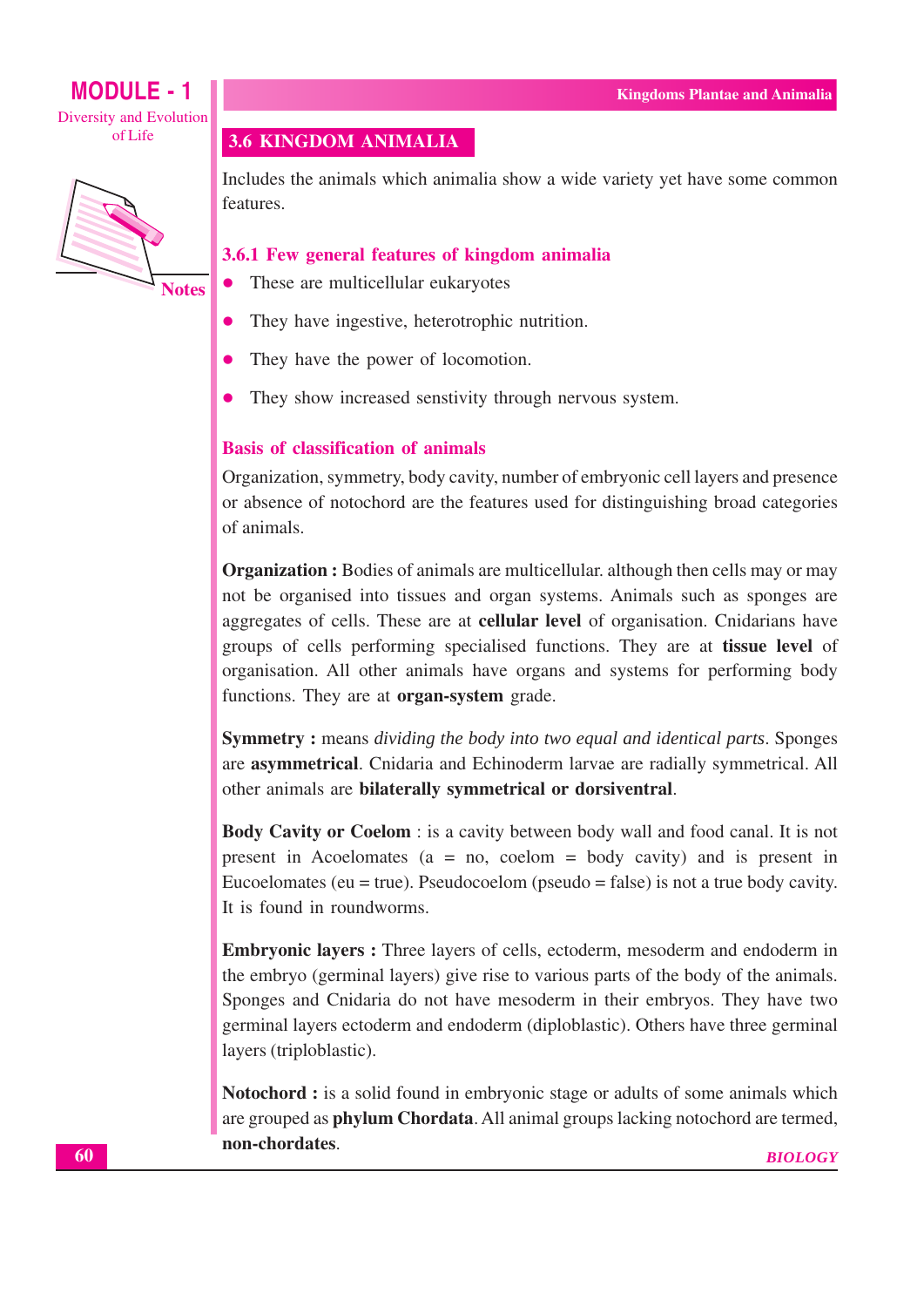| (Multicellular Eukaryotic Heterotrophs)                                | Diversity and Evolution<br>of Life |                                                    |              |
|------------------------------------------------------------------------|------------------------------------|----------------------------------------------------|--------------|
| Sub-Kingdom                                                            |                                    |                                                    |              |
| Parazoa                                                                |                                    | <b>Eumetazoa</b>                                   |              |
| (a) No symmetry                                                        |                                    | (a) Symmetrical                                    |              |
| (b) No tissues (cellular grade<br>of organisation)                     |                                    | (b) Tissue and organ.<br>grade of organisation     | <b>Notes</b> |
| <b>Phylum Porifera</b>                                                 |                                    |                                                    |              |
| <b>Organisation</b> (a) Tissue grade of<br>organisation<br>and         |                                    | (a) Organ system grade<br>of organisation.         |              |
| germinal<br>(b) Two embryonic germ<br>layers. (diploblastic)<br>layers |                                    | (b) Three embryonic germ<br>layers (triploblastic) |              |
| Phylum Cnidaria                                                        |                                    | All other Phyla                                    |              |
| <b>Symmetry</b><br>Asymmetrical                                        | With Radial Symmetry               | <b>Bilateral Symmetry</b>                          |              |
|                                                                        |                                    |                                                    |              |
| <b>Phylum Porifera</b>                                                 | Phylum Cnidaria                    | All other phyla                                    |              |
| <b>Body</b><br>Aoelomates<br>Cavity<br>(No coelom)                     | Pseudocoelomates<br>(False coelom) | Eucoelomates<br>(True coelom)                      |              |
| ↓                                                                      |                                    |                                                    |              |
| Phyla Porifera,<br>Cnidaria                                            | Phylum<br><b>Aschelminthes</b>     | All other<br>Phyla                                 |              |
| <b>Platyhelminthes</b>                                                 |                                    |                                                    |              |
| Presence<br><b>Notochord</b><br><sub>or</sub><br>absence               | no notochord                       | Notochord at<br>some stage of<br>life              |              |
| of<br><b>Notochord</b><br>$\bigwedge \mathbf{M}$ . $\bigcup$           | Non-chordata<br>. 19               | Chordata                                           |              |

## 3.6.2 Major phyla included in Kingdom Animalia

## **Phylum Porifera (Includes sponges)**

## **Main characters:**

- $\equiv$   $\equiv$ Body with many pores, canals or chambers through which water flows is called the canal system.
- large aperture called **osculum** at the upper end.
- Body encloses a large cavity spongocoel.
- No organs, movable parts or appendages. Different kinds of cells perform different functions.
- Usually with an internal skeleton of calcareous or siliceous spicules, or of spongin fibres, or both.
- Reproduction as exual by budding; also sexual.
- Almost all marine.  $\equiv$

## **BIOLOGY**

**MODULE - 1**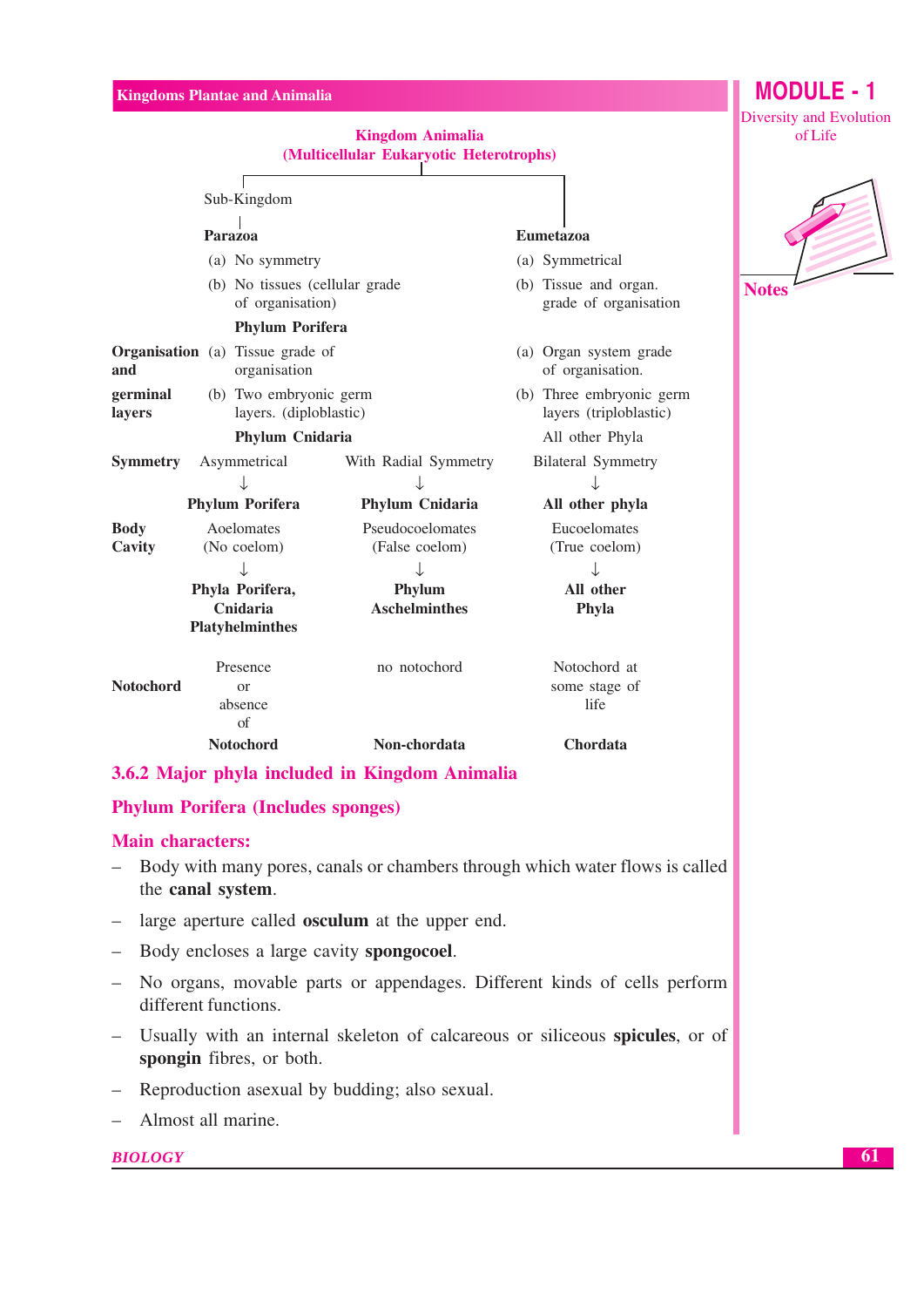## **MODULE - 1 Diversity and Evolution** ofLife





Fig. 3.7 : Phylum Porifera (a) Sycon; (b) Euplectlella; (c) Euspongia

## 2. Phylum Cnidaria (Includes hydroids, jelly fishes, sea anemone and corals)

## **Main Characters:**

- Body with no head and no segmentation.
- Body wall two layered: external epidermis and inner gastrodermis, jelly-like, non-cellular mesogloea in between.
- Cnidoblasts (stinging cells) present, help to catch prey (carnivorous)
- Skeleton calcareous, horny or none.
- Asexual reproduction by budding in the sessile (polyp) stage, and sexual reproduction in free swimming (medusa) stage.
- Radial symmetry
- All marine, except Hydra (found in fresh water)
- Either fixed like hydra, sea-anemones and corals, or free floating like the jelly fish.



Fig. 3.8 Three common Cnidarians (a) Hydra (b) Jelly fish (c) Sea Anemone

## 3. Phylum Platyhelminthes (Flat worms)

#### **Main Characters:**

- Elongated, soft bodied, dorsoventrally flattened worms, without true segmentation.
- No body cavity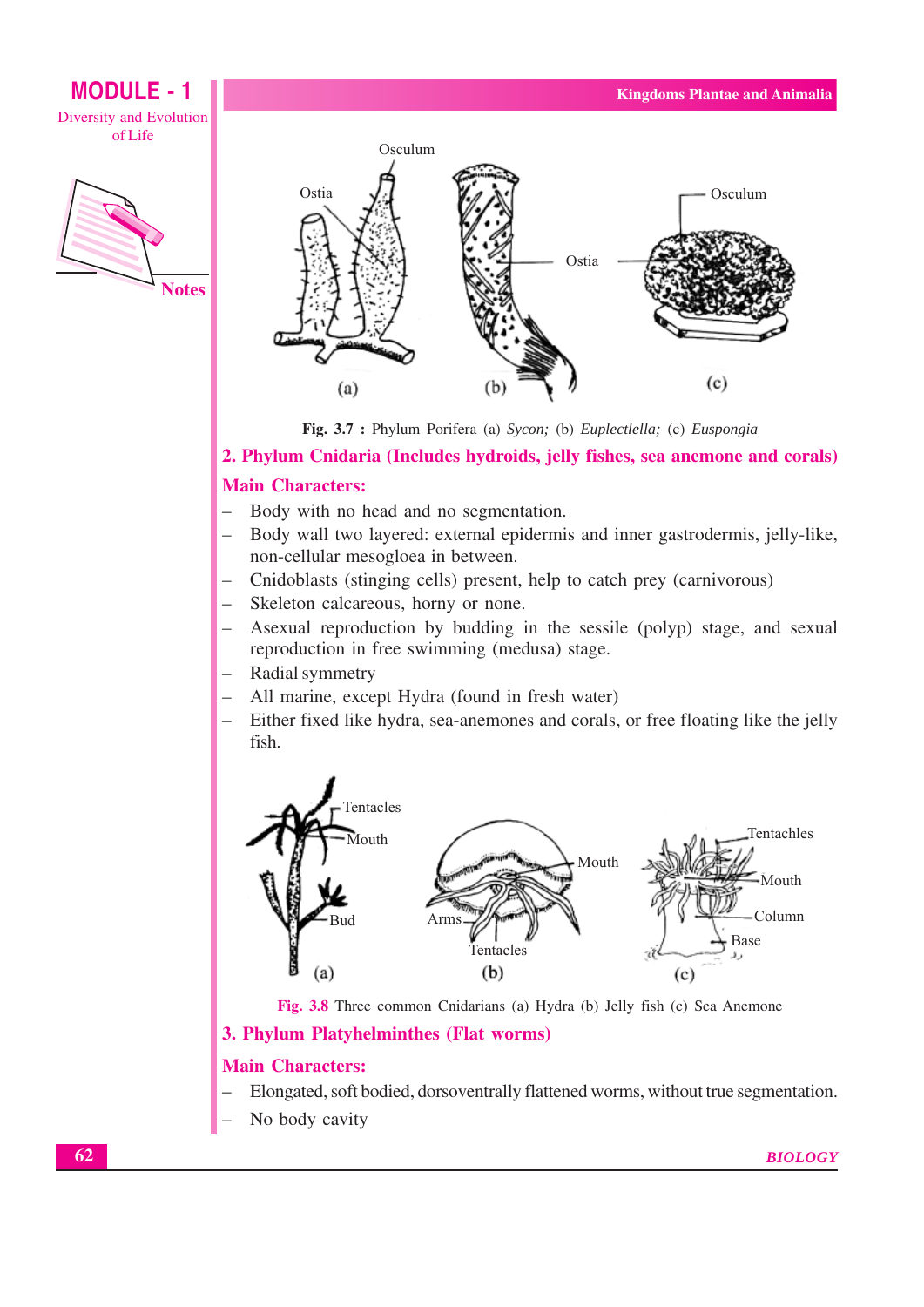- Suckers or hooks or both for attachment to the body of the host
- Sexes usually united, mostly sexual reproduction, with asexual reproduction in some.
- Alimentary canal has only one opening-the mouth. In some forms (e.g. tapeworms) there is no alimentary canal at all.
- A few are free-living but mostly parasites.
- Examples: *Planaria* (free living),

*Fasciola* (liver-fluke) is a parasite of sheep liver, *Taenia* (tapeworm) is a parasite of the human intestine.



Fig. 3.9 Phylum Platyhelminthes (a) Planaria (b) Fasciola (c) Taenia

#### 3. Phylum Aschehelminthes (Class Nematoda)

(Roundworms, thread worms)

## **Main characters:**

- Elongated cylindrical round body  $\equiv$
- Body cavity is a pseudocoelom (false body cavity)  $\equiv$   $^{-1}$
- Alimentary canal opens at the two ends, mouth and anus.
- Sexes separate, males smaller than females (Fig 3.10).
- Mostly parasitic in animals but some live freely in the soil.
- Ascaris is a common roundworm, parasitic in the intestine of humans.
- Pinworm and Wucheria (Filariaworm) are some other examples.

## 4. Phylum Annelida (Includes earthworms)

## **Main characters:**

Elongated, segmented, coelomate (true body cavity)  $\equiv$ worm-like animals.

Body provided with setae or parapodia for locomotion.



Fig.  $3.10$  Ascaris (a) Female (b) Male

Diversity and Evolution of Life

**MODULE - 1** 





**BIOLOGY**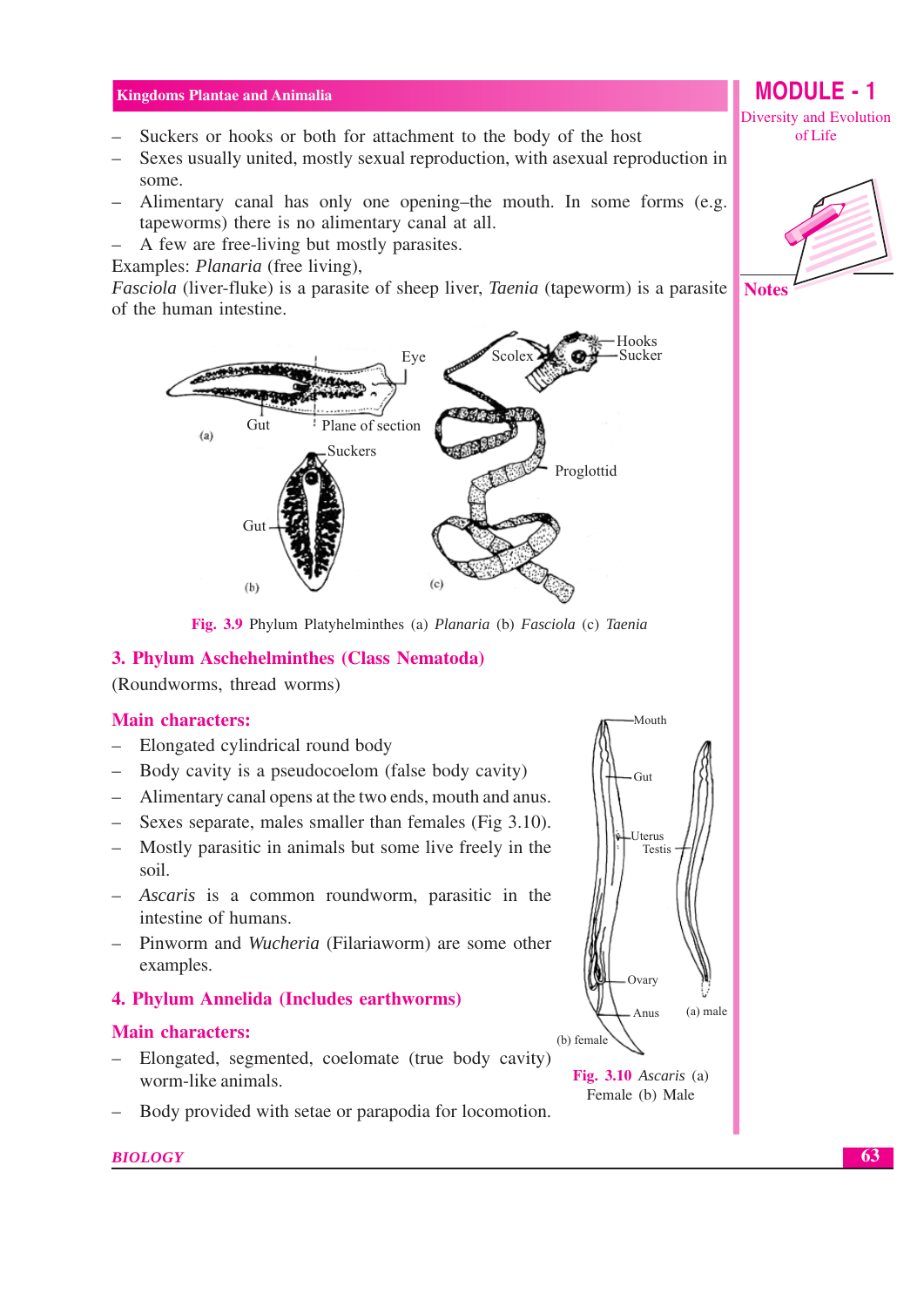## **MODULE - 1 Diversity and Evolution** ofLife



- Well developed digestive system with the alimentary canal open at both the ends.
- Excretory organs called nephridia.
- Sexes united (as in earthworm) or separate (as in Nereis).
- Regeneration quite frequent.
- Aquatic, some terrestrial animals, some living in tubes and some even parasitic.

Examples: Nereis, Earthworms like Pheretima (free-living in soil), Hirudinaria (leech, a parasitic on cattle, See figure 3.11.)



Fig. 3.11 Annelids (a) Nereis (b) Pheretima (c) Hirudinaria

## 6. Phylum Arthropoda (includes Crab, scorpion, insect, spiders etc.)

## **Main Characters:**

- Segmented body, can be differentiated into head, thorax and abdomen  $\equiv$
- Head and thorax often fused to form cephalothorax
- Jointed legs for locomotion, one pair each on some or all body segments
- Exoskeleton of chitinous cuticle, shed at intervals (moulting)
- Sexes usually separate.

Arthropods are further divided into classes.

(i) Crustacea (iii) Insecta (iv) Arachnida (ii) Myriapoda

## **Classification**

## **Phylum Arthropoda**

| Class 1 Arachnida                                                                        |                                                                | Class 2 Crustacea   Class 3 Myriapoda | <b>Class 4 Insecta</b>                                      |
|------------------------------------------------------------------------------------------|----------------------------------------------------------------|---------------------------------------|-------------------------------------------------------------|
| (a) Cephalothorax with 2-<br>chelicerae, 3- pedipalpi,<br>and 4 pairs of walking<br>legs | (a) body covered<br>with dorsal<br>covering called<br>carapace | (a) Body with<br>numerous<br>segments | (a) body divisible<br>into head,<br>thorax, and<br>abdomen. |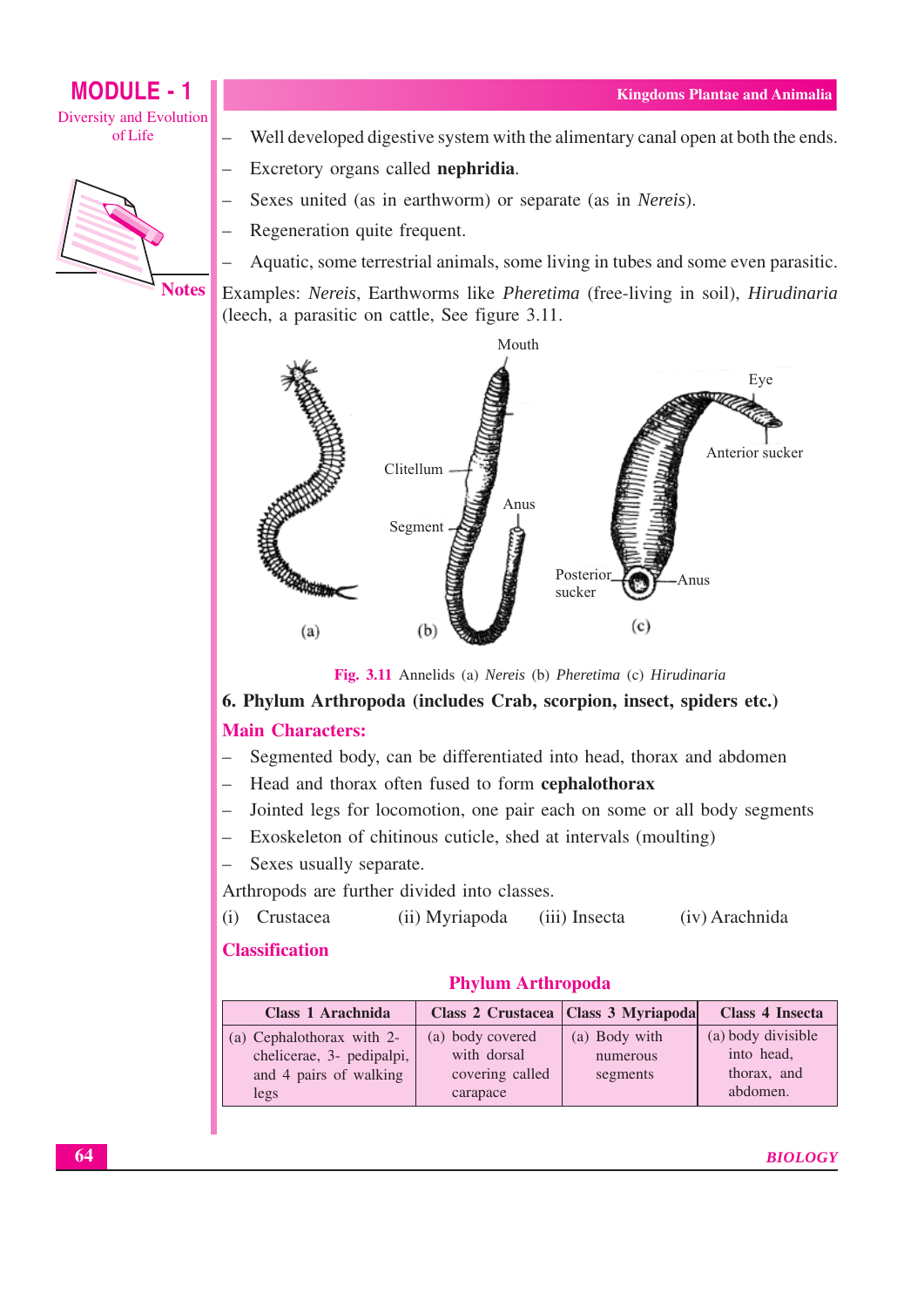## **MODULE - 1** Diversity and Evolution



## 7. Phylum Mollusca (includes squids, snails and oysters)

#### **Mollusca**

These animals have a soft, unsegmented body, with a hard, calcareous shell to protect the soft body. They have a muscular foot to help in locomotion and also to act as a weapon in some cases. Examples: snails, slugs, oysters, mussels, clams, squids, and octopuses (Fig. 3.13).

#### **Main Characters.**

- Unsegmented soft-bodied animals terrestrial or aquatic,  $\equiv$
- Exoskeleton in the form of a shell. When present shell is usually univalved or bivalved; internal shell present in some.
- Sexes separate or united.
- Have a muscular foot for locomotion.

#### **BIOLOGY**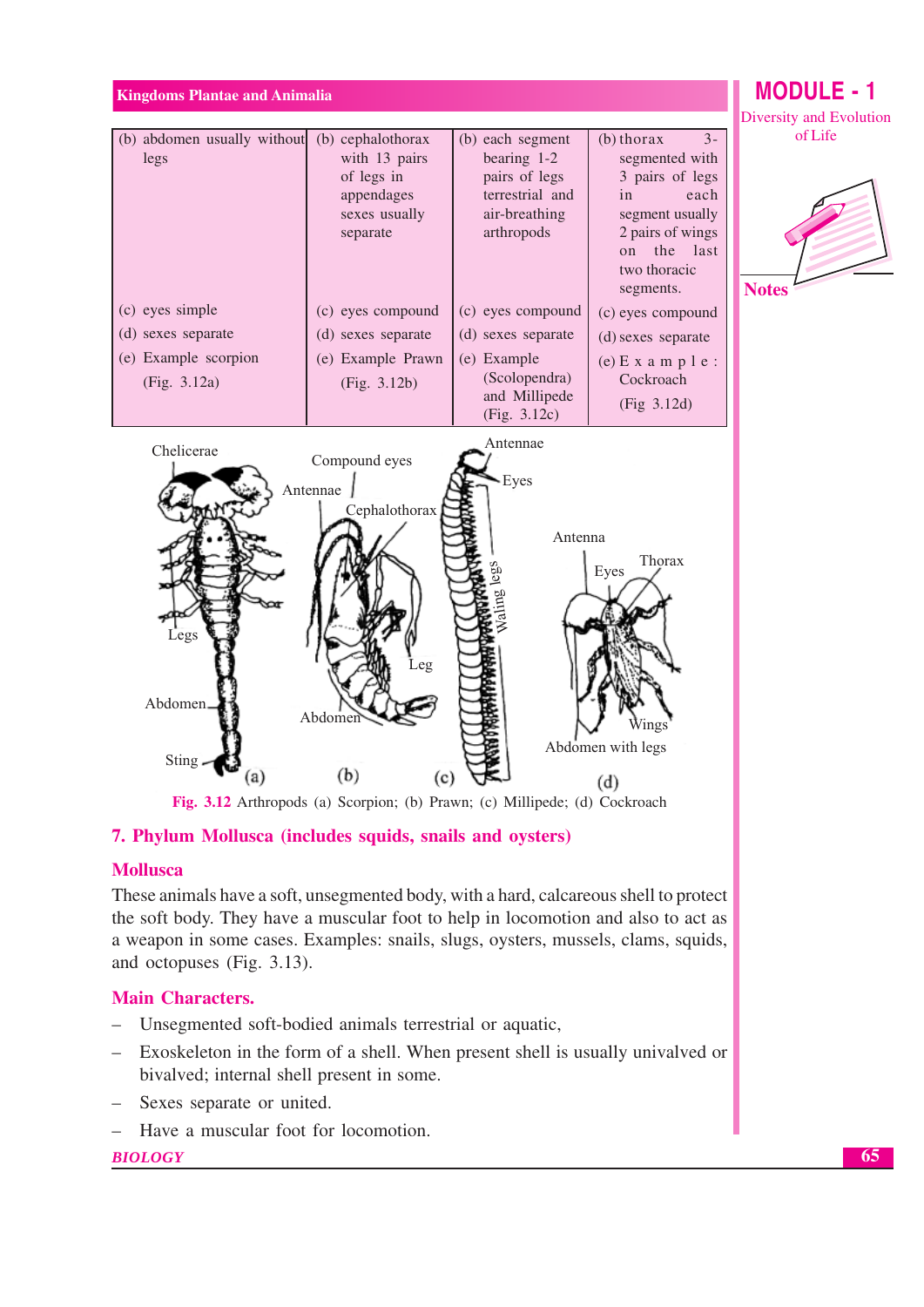## **MODULE - 1** Diversity and Evolution ofLife



Examples. Apply snail (*Pila*), Freshwater mussel (*Unio*), Cuttlefish (*Sepia*), Slugs, Octopus.



Fig. 3.13 Three molluscs (a) Pila (b) Unio (c) Sepia

8. Phylum Echinodermata (Includes starfishes, brittle stars, sea urchins, sea cucumbers)

## **Main Characters:**

- $\equiv$ Marine animals, with unsegmented body.
- Head absent, body surface marked with 5 radiating areas.
- Radial symmetry.
- Endoskeleton of dermal calcareous ossicles with spines.
- Movement by tube feet.
- Sexes usually separate.
- Regeneration of lost parts a peculiarity.
- Adults are radially symmetrical, but the larvae are bilaterally symmetrical.



Fig. 3.14 Echinoderms (a) Asterias (b) Ophiara

## **INTEXT QUESTIONS 3.5**

- 1. Member of which phylum possesses the cnidoblasts?
- 
- 2. What do the earthworms possess which help them in locomotion?
- - 3. Are all the Platyhelminthes parasites?
- 
- 4. How many pairs of legs do the following have (i) Insects:
	- (ii) Scorpions;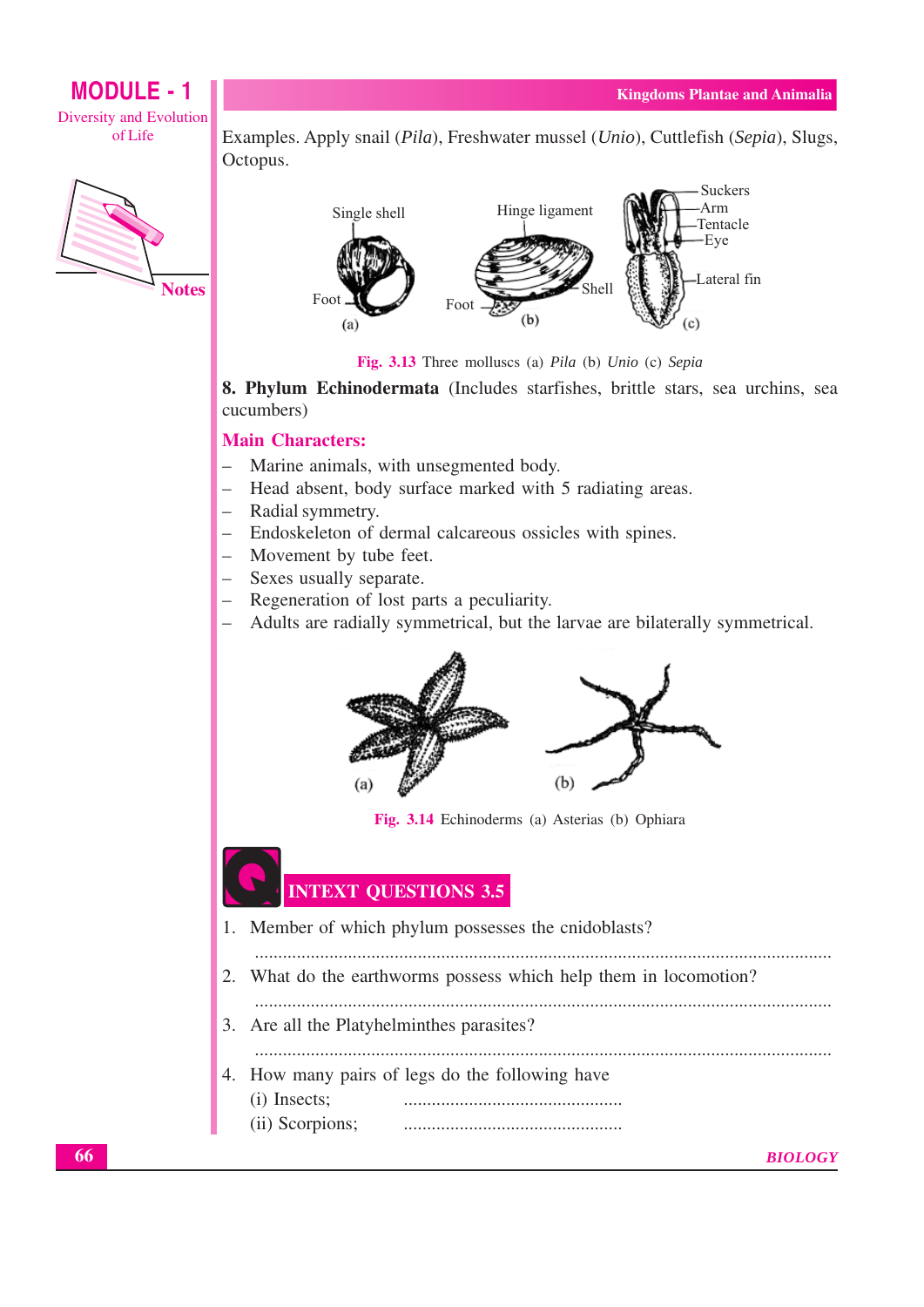(iii) Spiders 

- 5. Name the organs by which the starfish move?
- 
- 6. Give two examples of the Phylum Arthropoda:
- 7. Name the phyla which have the following characteristics :
	- $(i)$
	- $(ii)$

- 
- 
- 
- 

## **3.9 PHYLUM CHORDATA**

## **Main Characters:**

- Notochord present at some stage of life, in most cases replaced by backbone.  $\equiv$
- Dorsal tubular nerve cord.
- Gill slits present at some stage of life. (larva or adult)
- Body with a head and trunk and two pairs of appendages.  $\equiv$

## **Classification**

## **Phylum Chordata**

| 1. Subphylum Urochordata |                                                                                   | 3. Subphylum Vertebrata<br>2. Subphylum-                                                                                     |                                                                                                            |
|--------------------------|-----------------------------------------------------------------------------------|------------------------------------------------------------------------------------------------------------------------------|------------------------------------------------------------------------------------------------------------|
|                          |                                                                                   | Cephalochordata                                                                                                              |                                                                                                            |
| (a)                      | Notochord present only in<br>larval stage. (uro-tail)                             | (a) Notochord and nerve cord<br>remain<br>present<br>throughout the life and<br>extend through entire<br>length of the body. | (a) Notochord replaced by<br>vertebral column (back<br>bone)                                               |
| (b)                      | Body bag-shaped, covered<br>by a particular tunic or<br>testa in adult stage.     | (b) Body elongated and<br>flattened from sides.                                                                              | (b) Body with well<br>developed head and<br>paired fins or limbs.<br>Cartilaginous or bony<br>endoskeleton |
|                          | (c) Limbs absent                                                                  | (c) Limbs or paired fins<br>absent.                                                                                          | (c) paired limbs present<br>(tetrapoda)                                                                    |
| (d)                      | Dorsal tubular nerve cord<br>present in the larval forms<br>and reduced in adult. | (d) Dorsal tubular nerve cord<br>present in adults.                                                                          | (d) Dorsal tubular nerve<br>cord present which is<br>divided into brain and<br>spinal cord.                |
| (e)                      | Example: <i>Herdmania</i> (Fig.<br>3.15a)                                         | (e) Example: Amphioxus<br>(Fig 3.15b)                                                                                        | $(e)$ Examples.:<br>A <sub>11</sub><br>animals with backbone<br>(Fig. 3.15c)                               |

**BIOLOGY** 



**MODULE - 1** 

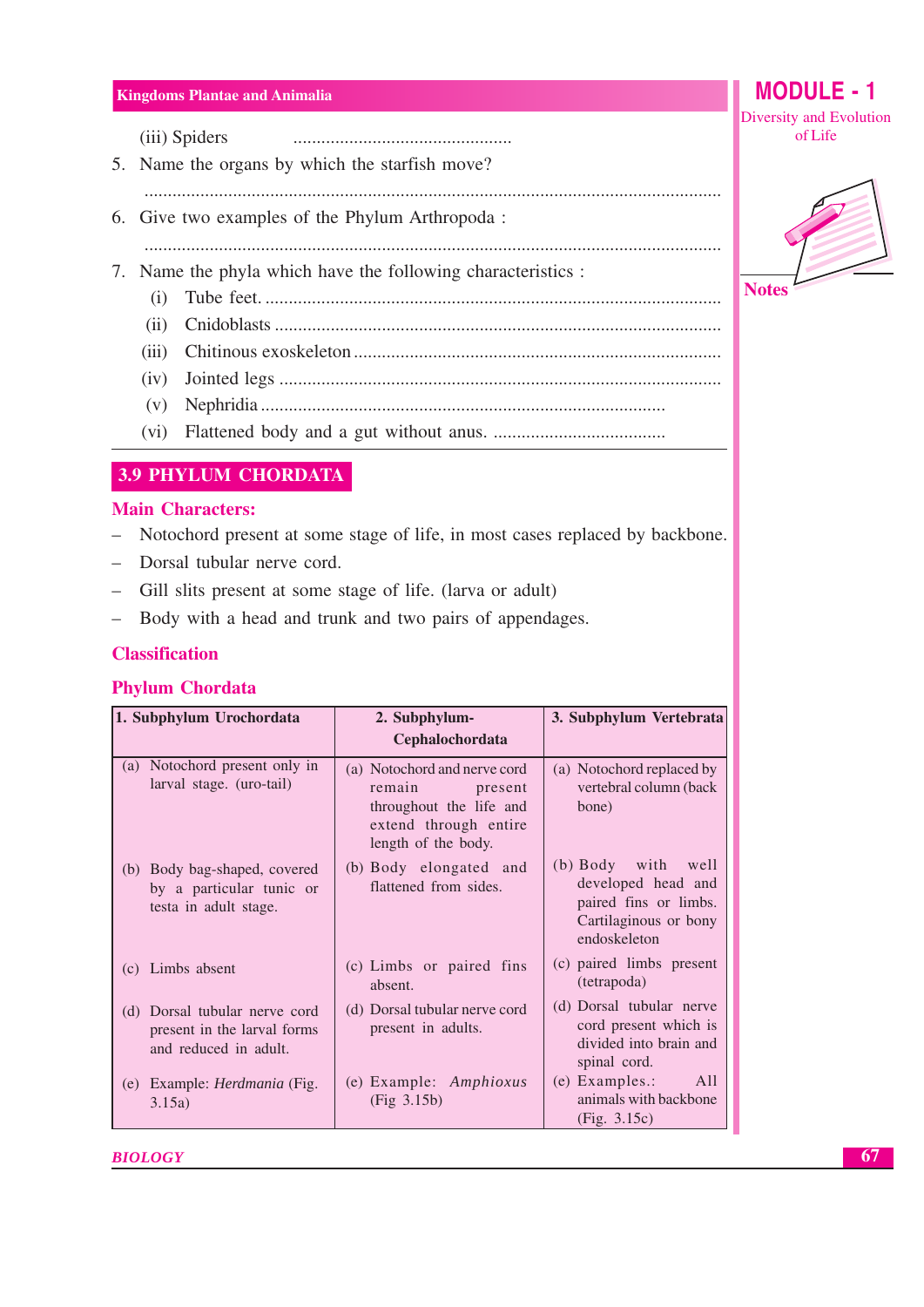# **MODULE - 1** Diversity and Evolution

ofLife



**Notes** 



Fig. 3.15 Chordates (a) Herdmania (b) Amphioxus (c) Petromyzon

The subphylum vertebrata has 2 super classes Agnatha (jawless vertebrate) and Gnathostomata (jawed vertebrata)

| The two classes of fish include the cartilagi |        |
|-----------------------------------------------|--------|
| - eg. Petromyzon (Lamprey) (Fig. 3.15)        | Clas   |
| - no paired fins                              | Clas   |
| - 7 pairs of gill-slits                       | Clas   |
| - no jaws                                     | Clas   |
| $(Cyclo = circular, Stoma = mouth)$           | Clas   |
| Class: Cyclostomata                           | Clas   |
| (jawless vertebrates)                         | (jaw   |
| Super-class Agnatha (A, no; Gnathos: 1aw)     | $\sup$ |

er-class Gnathostomata ed vertebrates) ss (1): Chondrichthyes ss (2): Osteichthyes ss (3): Amphibia ss (4): Reptilia  $ss(5)$ : Aves ss (6): Mammalia

The two classes of fish include the cartilaginous and bony fish. Fishes are aquatic animals, gill breathing and move with the help of scales.

## **Class 1. Chondrichthyes**

 $(Gk, Chondro = cartilage; ichtves = fish)$ 

- $\equiv$ mouth ventral
- tail heterocercal
- Skeleton cartilaginous
- Five to seven pairs of gills
- Operculum (gill cover) absent

Example: Scoliodon (dog-fish) (Fig 3.16a)

## Class 2. Osteichthyes

 $(os = bone; ichthyes = fish)$ 

- $-$  Mouth terminal
- Tail homocercal
- Skeleton bony
- $-$  Four pairs of gills
- Operculum present

Example : *Labeo* (Rohu) (Fig. 3.16b)



Fig. 3.16a Scoliodon



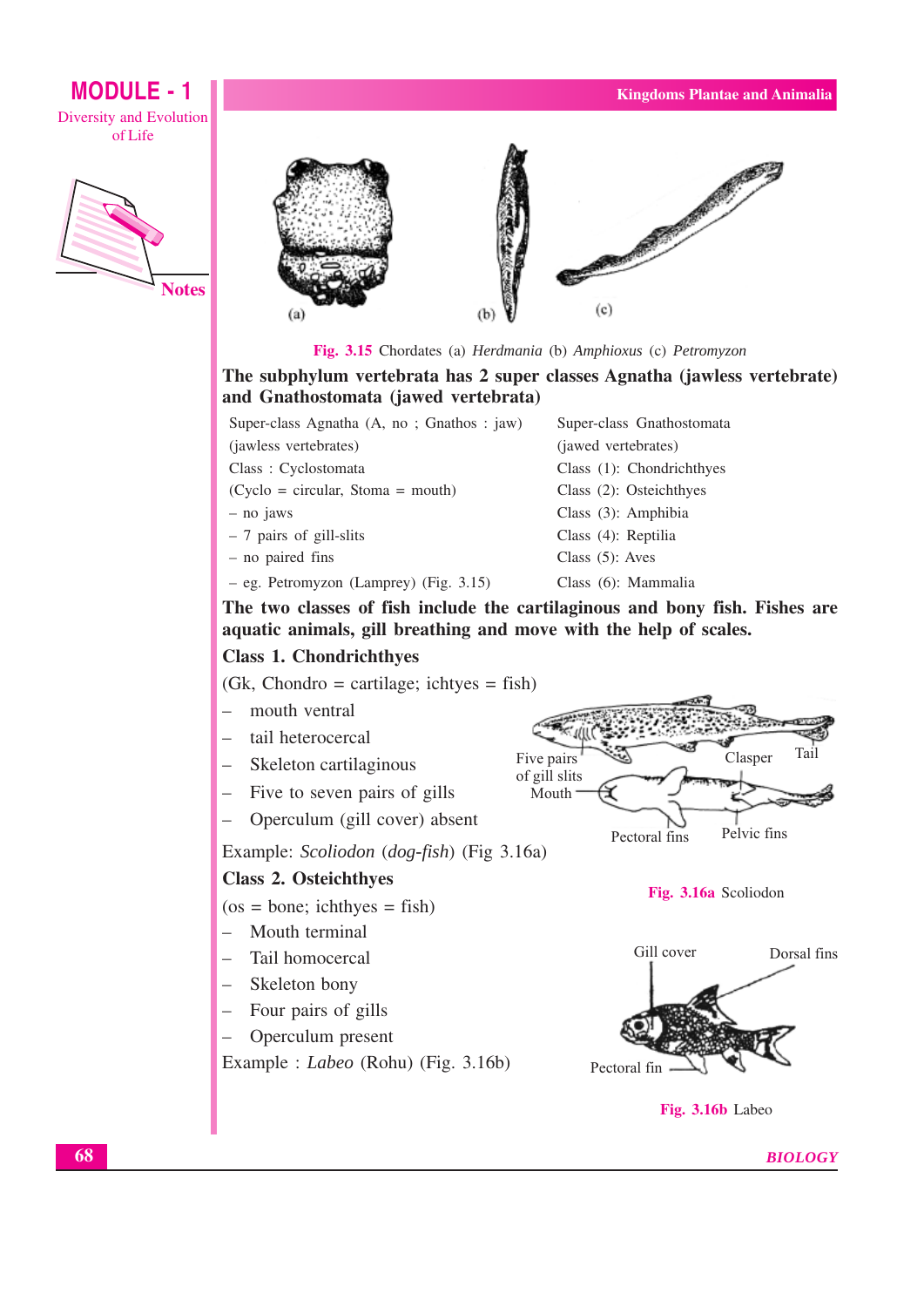

# **INTEXT QUESTIONS 3.6**

- 1. Name the following
	- The category of animals possessing backbone.  $(i)$

 $(ii)$ The group of backboned animals but having no jaws.

- (iii) Any one cartilaginous fish.
- 2. State one difference between cartilaginous and bony fishes.

- 3. Name one bony fish.
- 4. List the three main characters of the phylum Chordata.

Class 3: Amphibia (amphi: double or both, "bios": life referring to life on land as well as in water)

## **Main characters:**

- The animal partly live in water and partly on land.
- Skin smooth or rough, rich in glands.
- Two pairs of limbs; pentadactyl (five-fingered), digits without claws.
- Body with distinct head and trunk, no neck.
- Two nostrils opening into the buccal cavity.
- Tympanum present on surface of body wall.
- $-$  Eggs are laid in water.
- In the early stage of life (larvae), they breathe by means of gills, but adults breathe by lungs.
- Heart three-chambered.
- Larval stage tailed and aquatic.

Some are tailed (salamander) and some are tailless (Frog, Toad)

**Examples :** Salamandra, Proteus (Fig. 3.17a), Rana (Frog, Bufo Toad (Fig. 3.17b) Ichthyophis (Fig. 3.17c)

**BIOLOGY** 

MODULE -  $1$ 

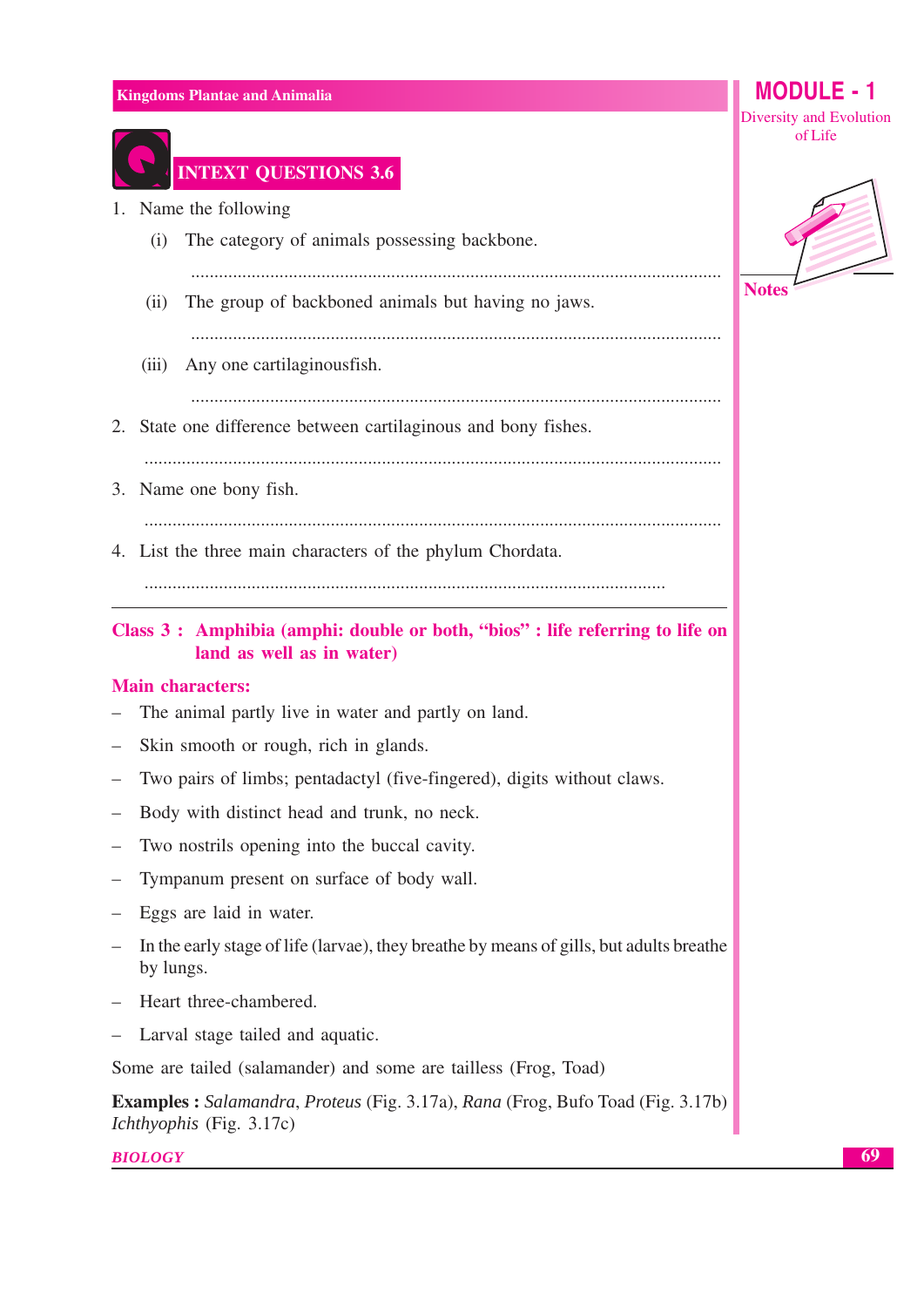# **MODULE - 1 Diversity and Evolution**

ofLife



**Notes** 







Fig. 3.17 Amphibian (a) Salamandra (b) Frog (c) Ichthiophis

## **INTEXT QUESTIONS 3.7**

- 1. How many chambers are there in an amphibian heart?
	-
- 2. Name one tailless amphibian.
	-
- 3. What is the literal meaning of the term "amphibia".?

Class 4 : Class Reptilia (reptere: to crawl) : are four-legged or legless crawling animals whose body is covered by scales, they lay eggs on land

## **Characteristic features:**

- Terrestrial (live on land), or some are aquatic (live in water).
- Body covered with horny scales.  $\equiv$
- Skin is dry.
- Paired pentadactyl limbs (absent in snakes) with clawed digits.
- Tympanum small and depressed (absent in snakes).
- Respiration by lungs.
- Heart three-chambered but with a partially divided ventricle (4- chambered in crocodiles).
- Their eggs have leathery shell.

Examples : Tortoise, turtles, garden lizard (calotes) wall lizard (Hemidactylus), cobra (Naja naja) and crocodile (Crocodilus) and Gharial (Gravialis)



Fig. 3.18 Reptiles (a) Turtle (b) Wall lizard (c) Cobra (d) Crocodile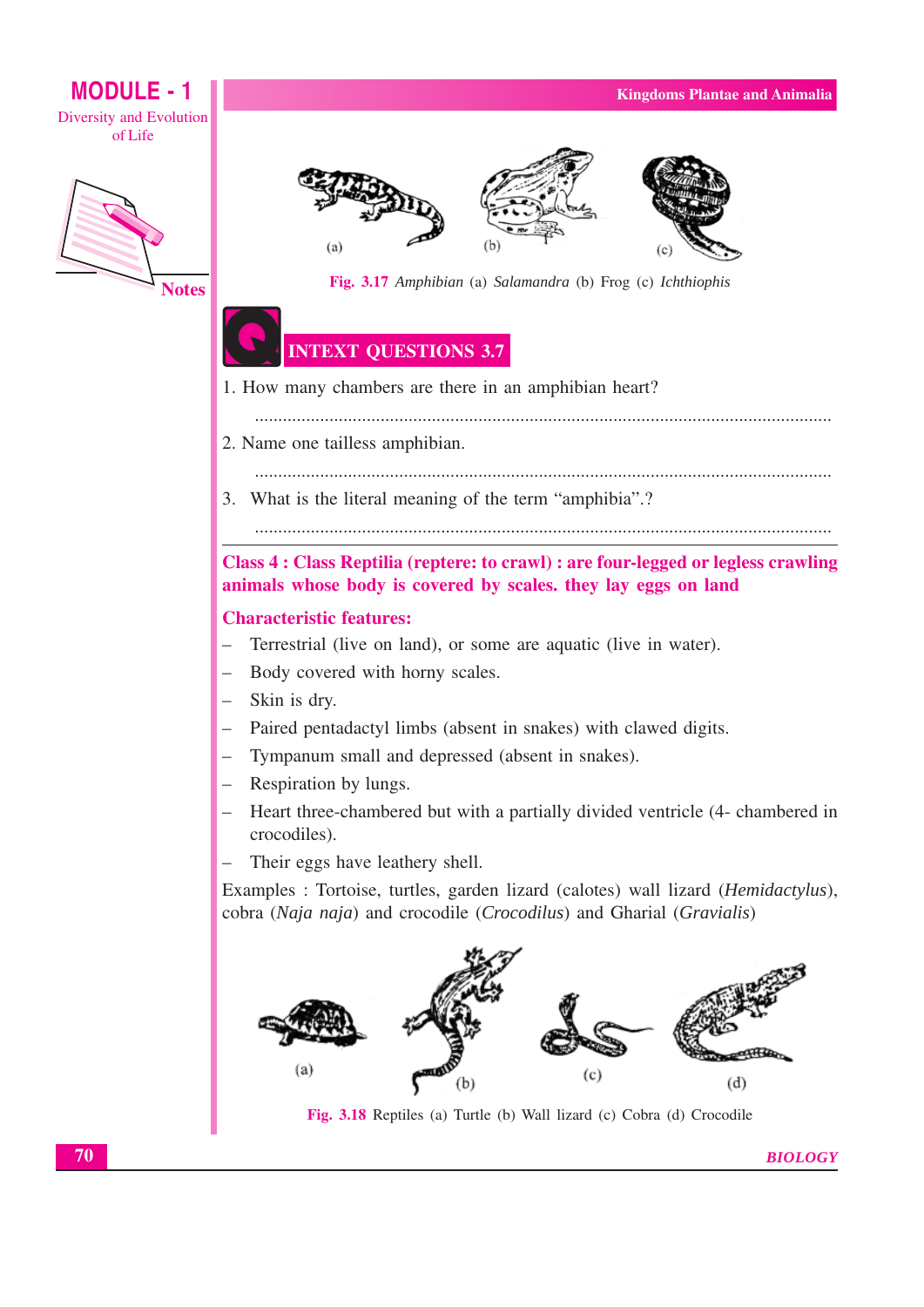## Class  $(5)$  Class : Aves  $(avis = Bird)$

## **Characteristic features:**

- Warm-blooded (homoiothermal, also called endothermal *i.e.* body temperature  $\equiv$ remains constant).
- Body covered with feathers, scales are present only on hind-limbs
- Body is divisible into three parts: head, neck and trunk.
- Jaws with horny beak, no teeth.
- Hind-limbs with four digits adapted for perching, walking or swimming
- Bones with air spaces to make the skeleton light (pneumatic bones).
- Forelimbs modified into wings for flight.
- Heart 4-chambered, lungs for respiration connected with air-sacs.
- Voice-box or syrinx (present at the junction of trachea and bronchi).
- Only left ovary and oviduct present in the females (economy in body weight.)
- All oviparous (lay eggs), egg with much yolk and calcareous shell.  $\overline{\phantom{0}}$

**Example :** *Struthio* (Ostrich), *Abteryx* (Kiwi), *Pavo* (Peacock) *Columba*, (Pigeon), Corvus (Crow), etc. (Fig. 3.19).



Fig. 3.19 Aves (a) Ostrich (b) Kiwi (c) Pigeon (d) Crow



- 1. Name an aquatic reptile.
- 2. How many chambers are there in the heart of a:
	- $(i)$  lizard;
	- crocodile  $(ii)$

3 What is the voice box in birds called?

## **BIOLOGY**

MODULE -  $1$ Diversity and Evolution of Life

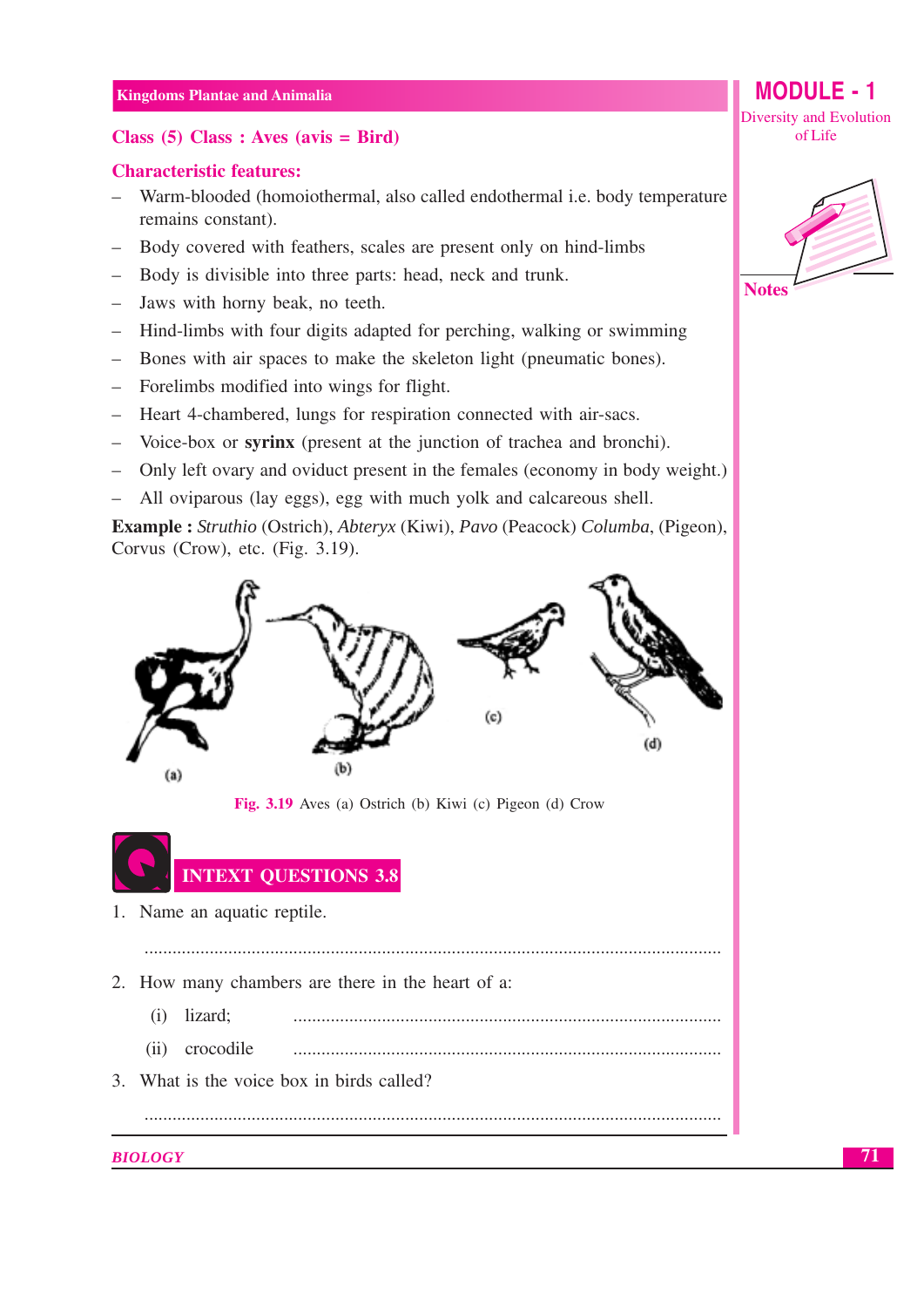## **MODULE - 1** Diversity and Evolution of Life



## Class (VI) Mammalia (Mamma: breast)

#### **Characteristic features:**

- Body covered with hair.
- Presence of milk (Mammary) glands.
- Sweat and oil glands present in the skin.  $\equiv$
- Body divisible into head, neck, trunk and tail; tail absent in some.  $\equiv$
- Projecting external ears (pinna) present.  $\equiv$
- Digits usually ending in claws, nails or hoofs.  $\frac{1}{2}$
- Dentition the codont (teeth in sockets of jaw bones) and generally heterodont (four different types).
- Seven neck vertebrae  $\equiv$
- Homoiothermal, warm blooded and heart four-chambered.  $=$
- Testes are extra-abdominal (not within abdominal cavity) contained in scrotal  $\equiv$ sacs
- Viviparous, give birth to the young, some primitive mammals are oviparous (lay eggs).
- Foetus is nourished by mother through placenta.  $\equiv$

## **Classification of Class Mammalia**

| 1. Sub-class Prototheria                    | 2. Sub-class Metatheria                            | 3. Sub-class Eutheria                            |
|---------------------------------------------|----------------------------------------------------|--------------------------------------------------|
| (a) No external ear.                        | (a) External ear present.                          | (a) External ear well<br>developed               |
| (b) Teeth found only in<br>young            | (b) teeth found in both<br>young and adults        | (b) Teeth present in young<br>as well as adults. |
| (c) Placenta absent                         | (c) No placenta for nouri-<br>shment to the embryo | (c) Placenta is present                          |
| (d) Mammary glands are<br>devoid of nipples | (d) Mammary glands present (d) Mammary glands      | present                                          |
| (e) Females are oviparous.                  | (e) Immature young ones are                        | (e) Mature young ones are                        |
| Example: Duck-bill                          | born. Marsupium (pouch)                            | born (For further                                |
| platypus (Ornithorh-                        | is present in females                              | classification and                               |
| ynchus) (Fig. $3.20a$ )                     | Example: Kangaroo                                  | examples, see below).                            |
|                                             | (Macropus) (Fig. 3.20b)                            |                                                  |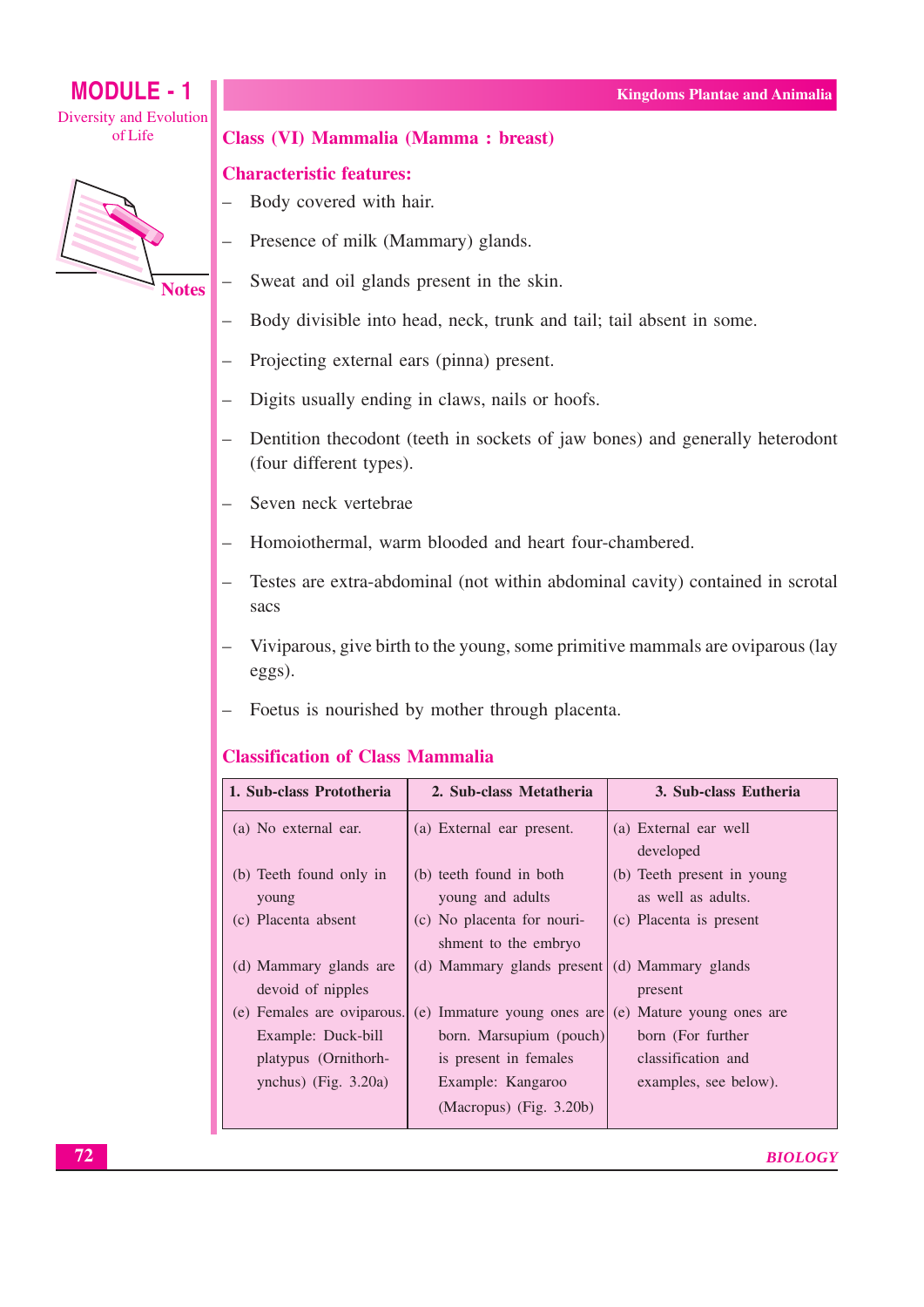

Fig. 3.20 (a) Duck-billed Platypus (b) Kangaroo

Birds and mammals have a constant body temperature. The are termed homoiothermal.

Sub-class Eutheria has been divided into a number of orders. Some important ones are as follows:

## **Order 1: Rodentia**

- Herbivorous and terrestrial.
- Incisors long, sharp and chisel-shaped.
- Forelimbs shorter than the hindlimbs.

Example: Rat, Squirrel (Fig. 3.21).

## **Order 2 : Cheiroptera:**

- These are flying mammals.
- Fore-limbs adapted for flight.
- Skin folded i.e. patagium works as wing.
- Hind-limbs thin and short.
- Nocturnal (active at night).
- Bats have poor eyesight. They avoid colliding against objects by **echolocation** in which the bat emits supersonic waves which are reflected back from the objects and the bat can perceive the reflected waves to determine the position of the object. The method is very similar to radar.

Example- Bat (Fig. 3.22)

#### **Order 3. Carnivora**

- Flesh-eating mammals.
- Large pointed and sharp canines to tear the flesh.
- Fingers with sharp claws.

Example: Lion, Tiger, Cat, Dog (Fig. 3.23).

#### **Order 4. Primates**

- Highly developed brain.
- Eyes are set forward in the head to provide binocular (depth-perception) vision



Fig. 3.21 Squirrel



Fig. 3.22 Bat







**MODULE - 1** 

Diversity and Evolution



**BIOLOGY**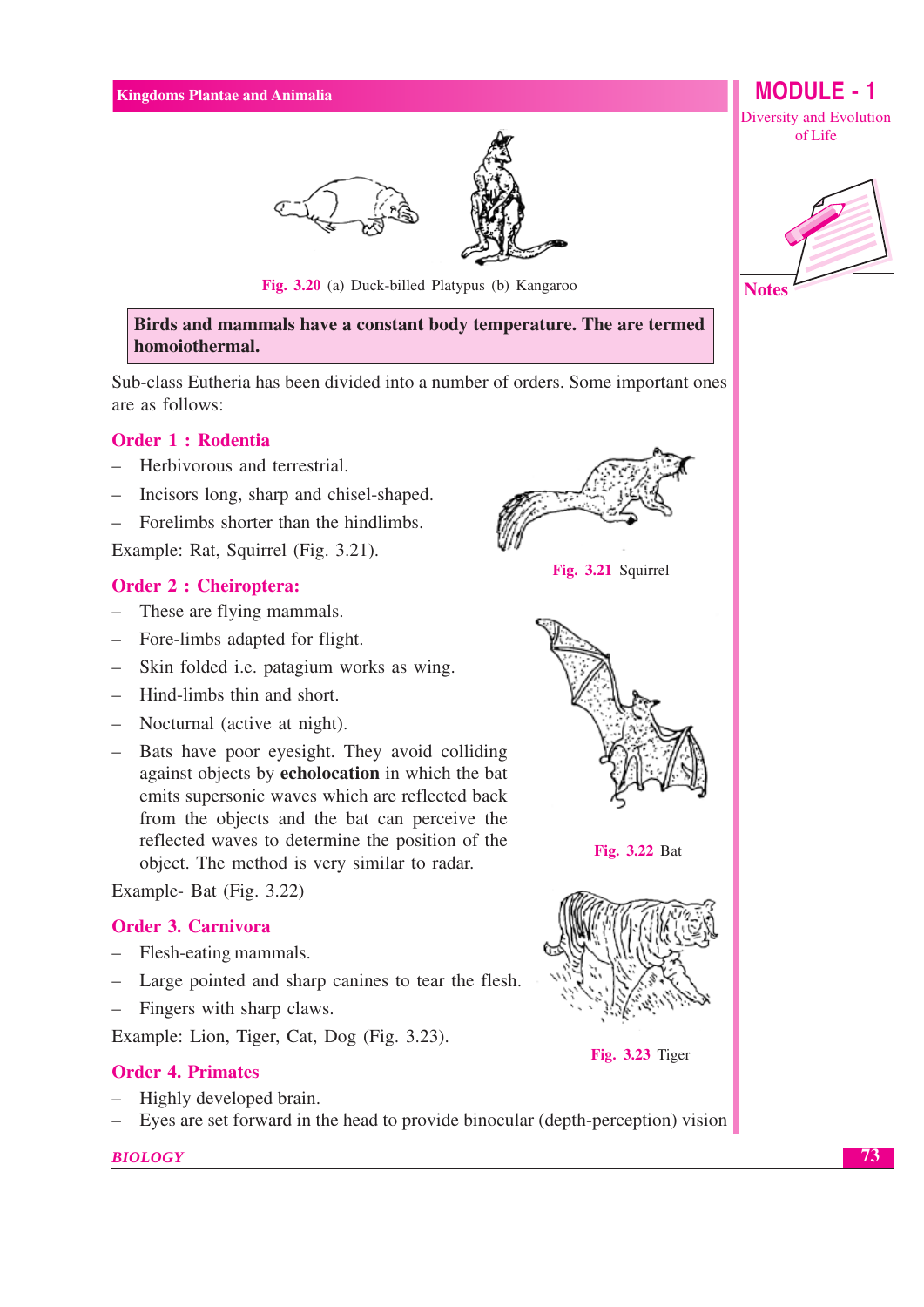- The neck is mobile.
- Limbs have five digits with flat nails.
- The thumb of the hand and the greater toe of the feet are opposable (for grasping)
- Two thoracic mammae (breasts) present.

Example: Monkey, Apes, Man (Fig. 3.24).

## Order 5. Cetacea

- Aquatic.  $\equiv$
- Fore-limbs are changed into paddles.
- $-$  No neck
- Fish-like shape but respiration by lungs.

Example: whale (Fig. 3.25)

## Order 6. Proboscidea

- Large, herbivorous, terrestrial.
- Fusion of upper lip and nose to form a long mobile trunk.
- Only one pair of incisors in upper jaw which form huge tusks in males.

Example: Elephant (Fig. 3.26).

## **Order 7. Ungulata**

- Hoofed mammals.
- Herbivorous.
- Usually domesticated by man.
- Mammae are abdominal with teats.

Example: Deer, Cows, Sheep (Fig. 3.27)

**INTEXT QUESTIONS 3.9** 

1. Match the items in Column I with those in Column II

Column<sub>II</sub>

- (a) Carnivora
	- (b) Ungulata
	- (c) Primates
	- (d) Prototheria
	- (e) Metatheria
	- (f) Cetacea



Fig. 3.24 Monkey





Fig. 3.25 Whale







Fig. 3.27 Deer



**MODULE - 1** 

**Diversity and Evolution** 

ofLife

- Column<sub>I</sub>
- 
- 
- 
- 
- 
- $(vi)$
- $(i)$  Humans
	- $(ii)$ Platypus
	- $(iii)$ Tiger
	- $(iv)$ Whale
	- $(v)$  Horse
		- Kangaroo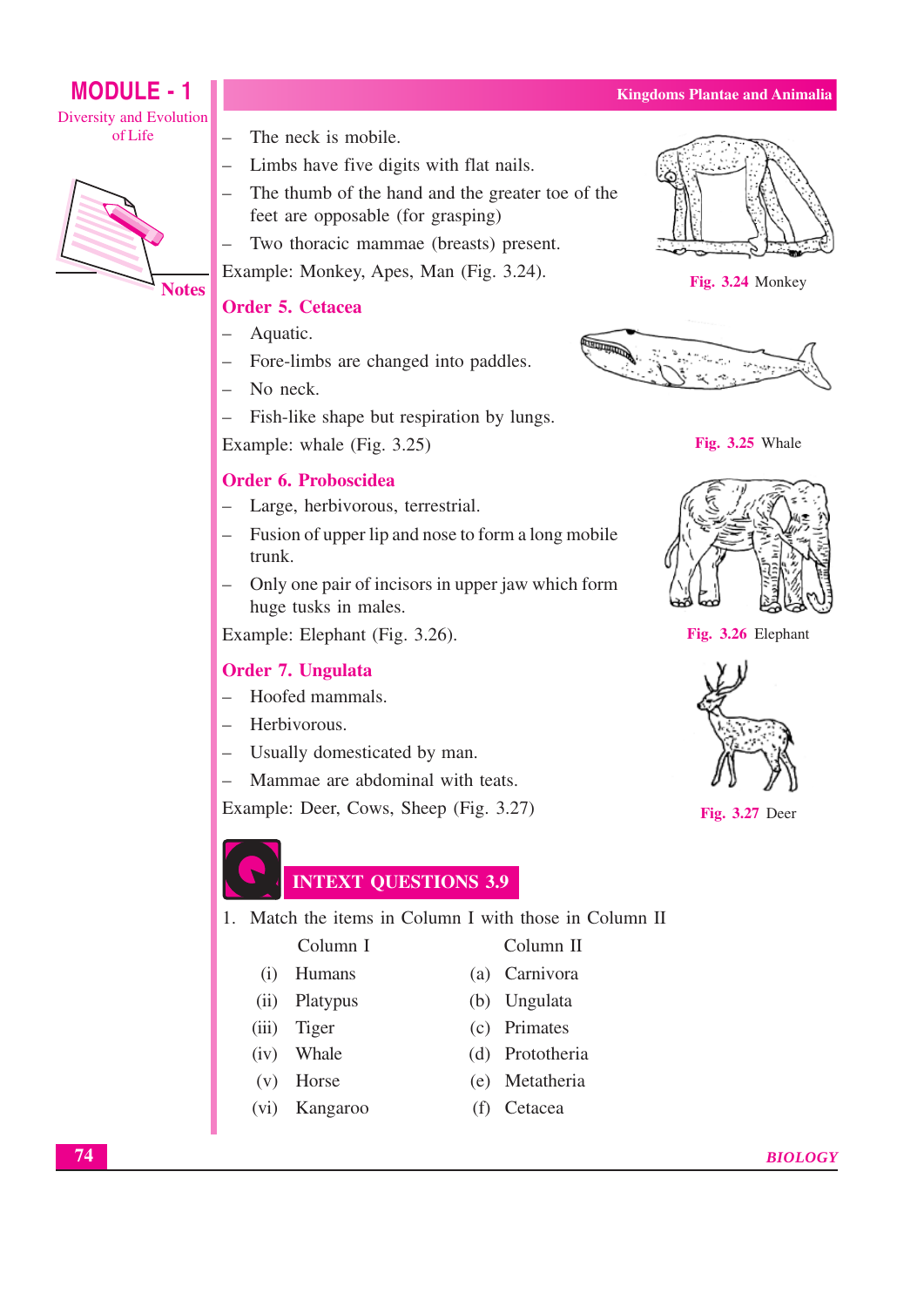- 2. Name the Group of Mammals which includes
	- $(i)$  Egg-laying mammals
	- (ii) Pouched mammals
	- (iii) Flesh-eating mammals
	- (iv) Aquatic mammals
	- $(v)$  Flying mammals
- 3. For which characteristic feature are certain animals placed in class mammalia?
	-
- 4. Name a mammal which has marsupium.

- 5. Which group of chordates possesses hair?
	- **WHAT YOU HAVE LEARNT**
- Animals are multicellular eukaryotes with heterotrophic nutrition, locomotion and sensitivity through nervous system.
- They may be at cellular grade of organisation (Phylum Porifera), tissue grade (Phylum Cnidaria) or organ grade of organisation (other animal phyla).
- Their body may be asymmetrical (Porifera), radially symmetrical (Cnidaria), or bilaterally symmetrical (other animal phyla).
- Kingdom Animalia is divided into two groups: Non-chordates and Chordates.
- Non-chordates are included in three sub phyla Urochordata, Cephalo-chordata and Vertebrata. Vertebrata has super classes-Agnatha (Jawless) and Gnathostomata (possessing jaws).
- Gnathostomata includes six classes Chondrichthyes (cartilaginous fishes), Osteichthyes (bony fishes), Amphibia (frog), Reptilia (lizard) Aves (birds) and Mammalia (rat)
- Porifera are characterised by ostia, osculum, spongocoel and canal system.
- Cnidaria have cnidoblasts (stinging cells), coelenteron and the polyp and medusoid forms.
- Platyhelminthes (flat worms) include some free-living but mostly parasites like tapeworm and liver fluke.
- Class Nematoda of phylum Aschelminthes includes roundworms.
- Annelida (Earthworms) show metameric segmentation and have nephridia.
- Arthropods have jointed appendages and chitinous cuticle as their exoskeleton.
- Mollusca includes soft-bodied animals covered by a calcareous shell.

## **BIOLOGY**

75



**Notes** 

MODULE -  $1$ 

Diversity and Evolution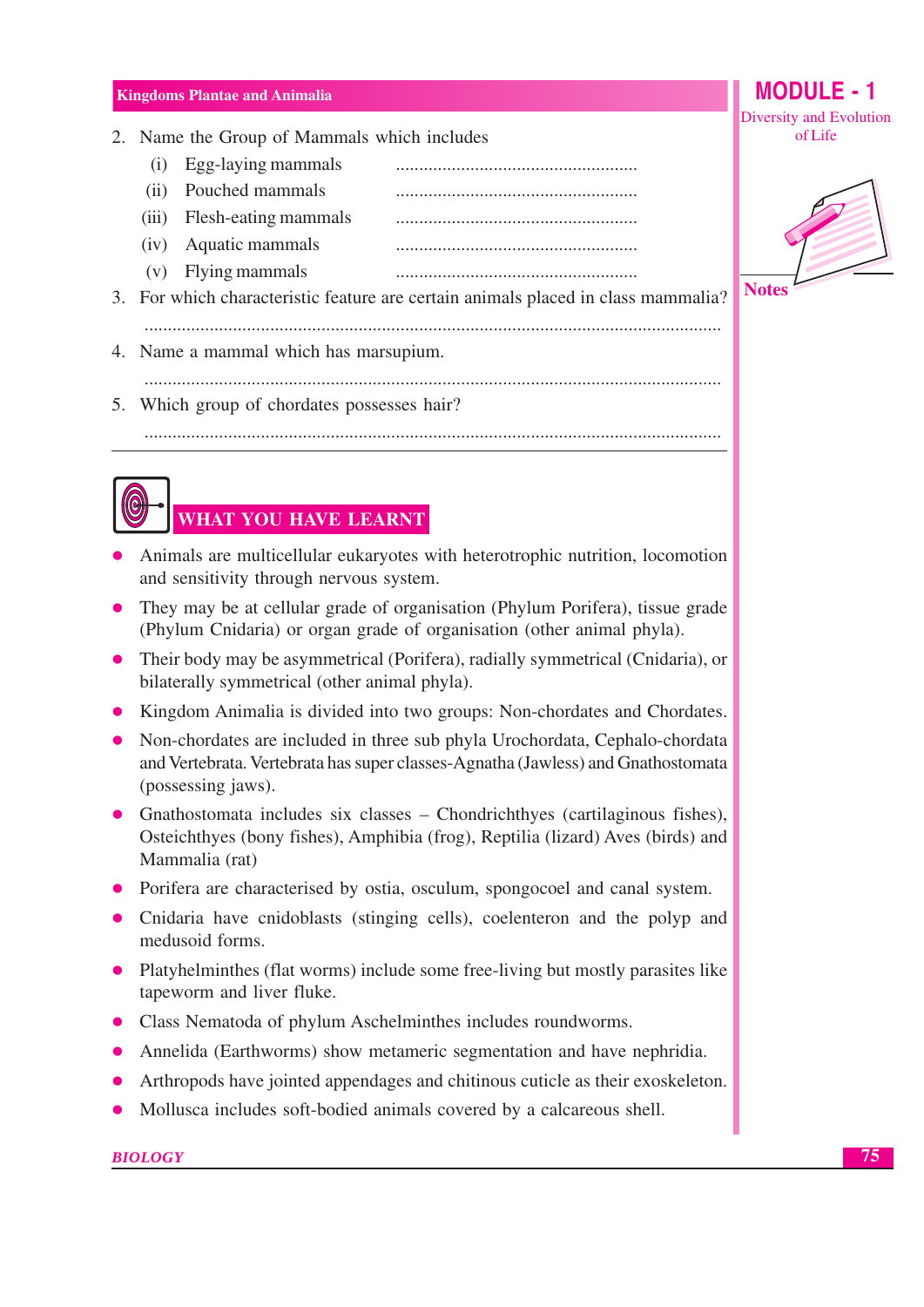**MODULE - 1 Diversity and Evolution** ofLife



- Echinodermata includes spiny-skinned, marine animals which have tube feet for  $\bullet$ locomotion.
- Chordates have (i) a notochord (ii) a dorsal hollow nerve cord and (iii) gill slits at some stage of the life.
- Amphibians live on land as well as in water. Their limbs have no claws.
- Reptiles have horny scales covering the body. They are mostly terrestrial.
- Class Aves includes birds-the flying vertebrates with forelimbs modified into wings.
- Mammals possess hair and mammary glands which secrete milk to feed the voung ones.
- Kingdom Plantae is classified into two divisions i.e. Bryophyta and Trachaeophyta.
- Bryophytes are amphibians of plant kingdom and are non-vascular.
- Main plant body of Bryophytes is a gametophyte; sporophyte remains attached to gametophyte.
- The main plant body of Pteridophytes is a sporophyte.  $\bullet$
- All groups of Plantae show alternation of generations  $\bullet$
- Gymnosperms and Angiosperms are seed-producing plants.
- In Gymnosperms seeds are naked, whereas in Angiosperms seeds are enclosed in ovary.
- Main difference between dicotyledonous and monocotyledonous plants is number of cotyledons in the embryo.
- Brassicaceae and Fabaceae are dicot families, whereas Poaceae and Liliacea, are monocot families.

# **TERMINAL EXERCISES**

- 1. List the main groups of Kingdom Plantae.
- 2. Give the two main types of Bryophytes.
- 3. Differentiate between gametophyte and sporophyte.
- 4. Define alternation of generations.
- 5. Why are Pteridophytes grouped under Trachaeophyta?
- 6. Differentiate between Angiosperms and Gymnosperms.
- 7. Give three main differences between dicot and monocot plants.
- 8. Name three families of Angiosperms giving one character of each family.
- 9. Define an animal.
- 10. With examples name (i) the three kinds of symmetry and (ii) the three grades of organisation met within the Kingdom Animalia.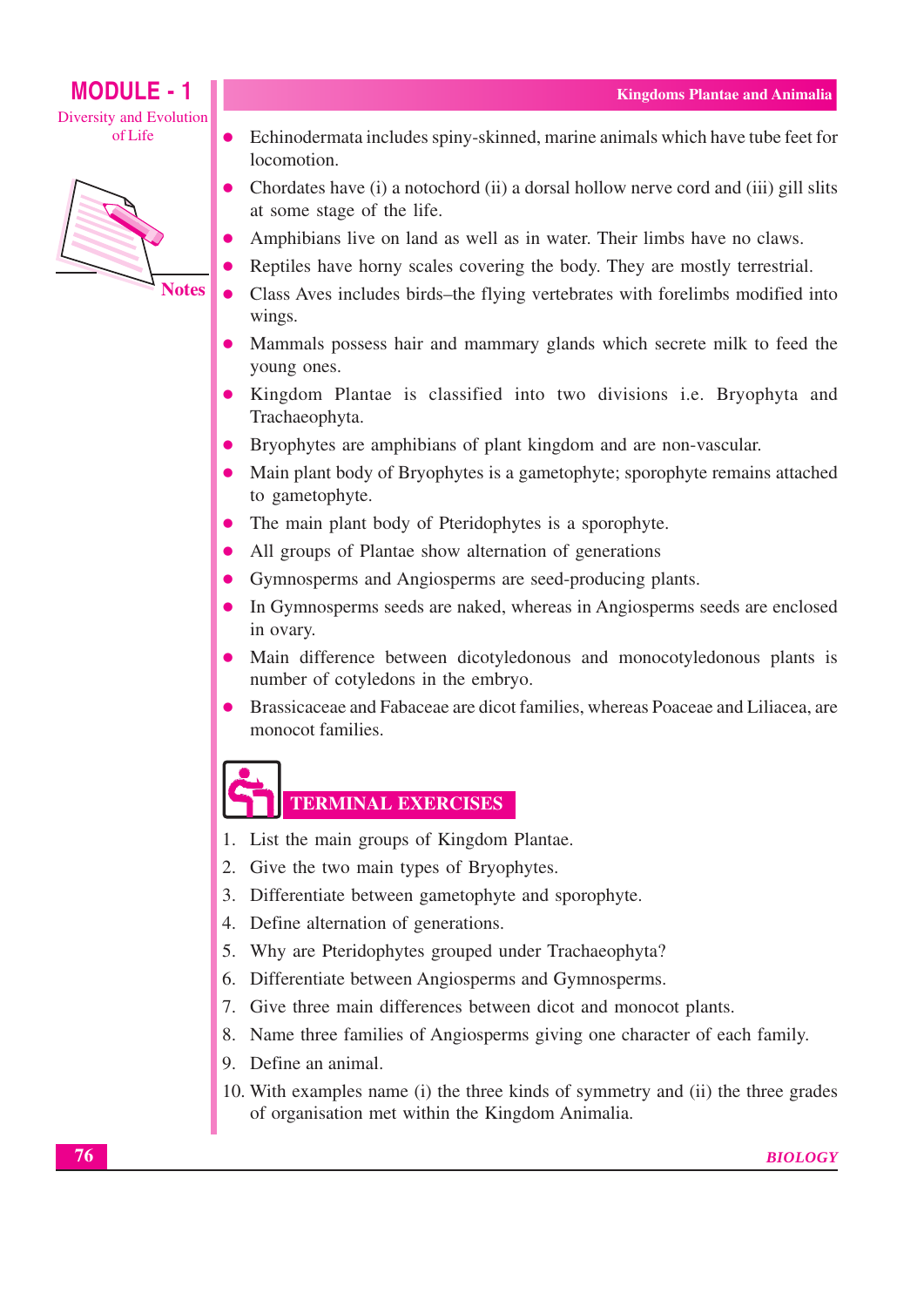- 11. Explain the term triploblastic.
- 12. Name the major non-chordate phyla. Give one characteristic feature and one example of each.
- 13. Give one major difference between
	- (i) Cyclostomes and other fishes
	- (ii) Chondrichthyes and Osteichthyes, Cite examples.
- 14. Why are frogs included in the class Amphibia?
- 15. Give two characteristic features of reptiles. Cite examples of five reptiles
- 16. Give three features of birds which adapt them to aerial life and give two examples of flightless birds.
- 17. Give three features of mammals and one difference between Prototheria, Metatheria and Eutheria.
- 18. Name any five orders of Mammalia, Give one characteristic feature and one example of each.



# **ANSWERS TO INTEXT OUESTIONS**

- $3.1$  $1<sup>1</sup>$ They complete their life cycle in water and land.
	- 2. Alternation of gametophytic phase with sporophytic phase.
	- 3. Antheridia and Archegonia
	- 4. Cool and humid place.
- **3.2** 1. Sporophytic 3. They have vascular tissues 2. Sporophyte
	- 5. Prothallus 4. Antheridia and Archegonia
- 1. Naked seeds 3. Timber, resins  $3.3$ 2. Cycas and Pinus
- 3.4 1. Fabaceae, Poaceae. 2. 10. infinite
	- 3. (i) Oryza sativa (ii) Cajanus cajan (iii) Aloe barbadumins
	- 4. In the Ovary after fertilization
- $3.5$ 1. Cnidaria 2. Cetae  $3. No$ 4. (i)  $3$  $(iii)$  3  $(ii)$  4
	- 5. Tube feet 6. Prawn, Millipede or any other
	- 7. (i) Echinodermata (ii) Cnidaria (iii) Arthropoda (iv) Arthropoda (v) Annelida (vi) Platyhelminthes